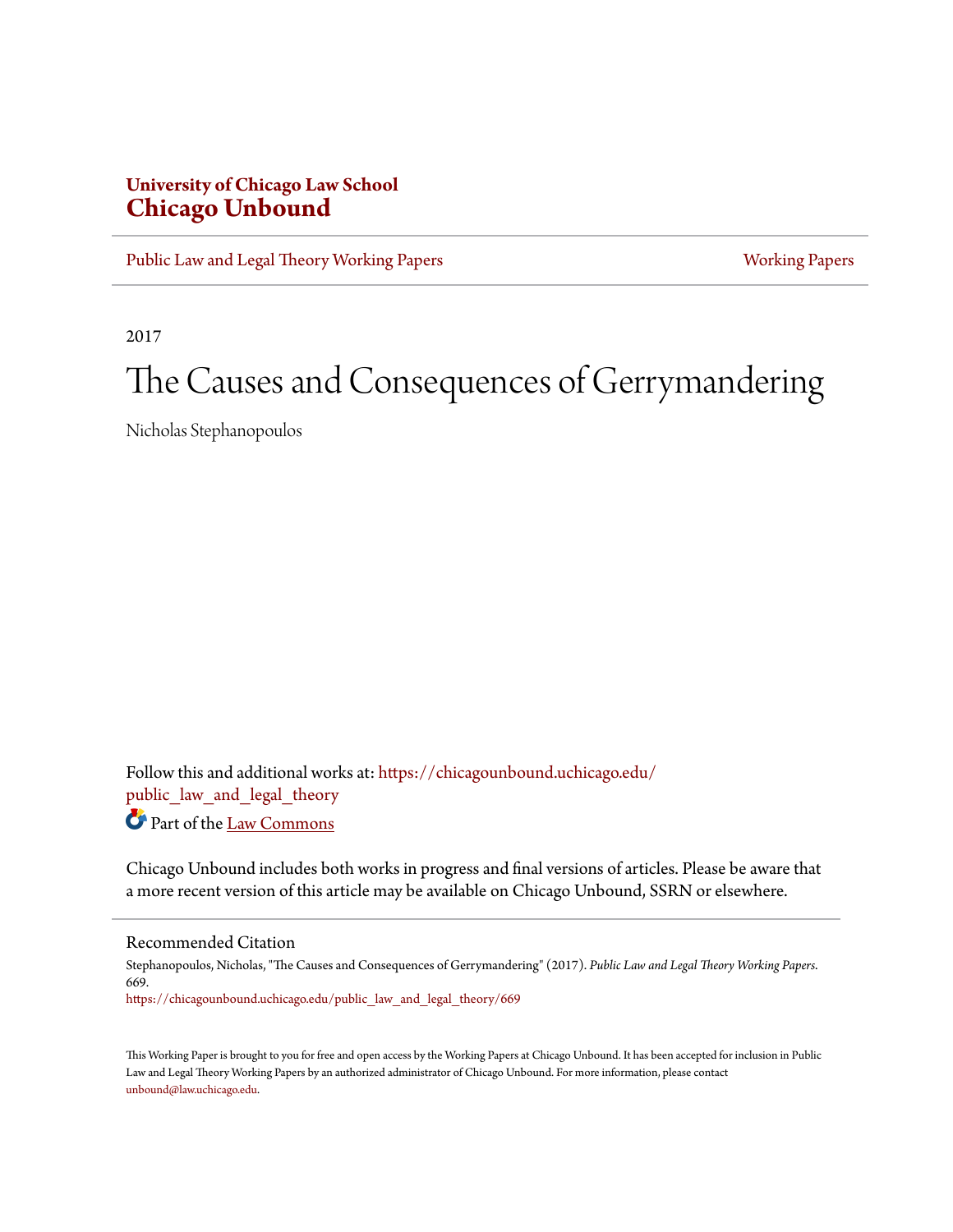## THE CAUSES AND CONSEQUENCES OF GERRYMANDERING

Nicholas O. Stephanopoulos[\\*](#page-1-0)

*In recent years, scholars have made great strides in measuring the extent of partisan gerrymandering. By and large, though, they have not yet tried to answer the questions that logically come next: What are the* causes *of district plans' partisan skews? And what*  consequences *do these skews have for democratic values? Using a unique dataset of state house and congressional plans' partisan tilts from 1972 to the present, this Article addresses precisely these issues. It finds that single-party control of the redistricting process dramatically benefits the party in charge, while other mapmaking configurations have small and inconsistent effects. It also shows that greater black representation and greater urbanization have a modest pro-Republican impact, albeit one that fades when Democrats are responsible for redistricting. It concludes as well that the harm of gerrymandering is not limited to divergences between parties' seat and vote shares. The injury extends, rather, to the distortion of the representation that legislators provide to their constituents.*

<span id="page-1-0"></span> <sup>\*</sup> Assistant Professor of Law, University of Chicago Law School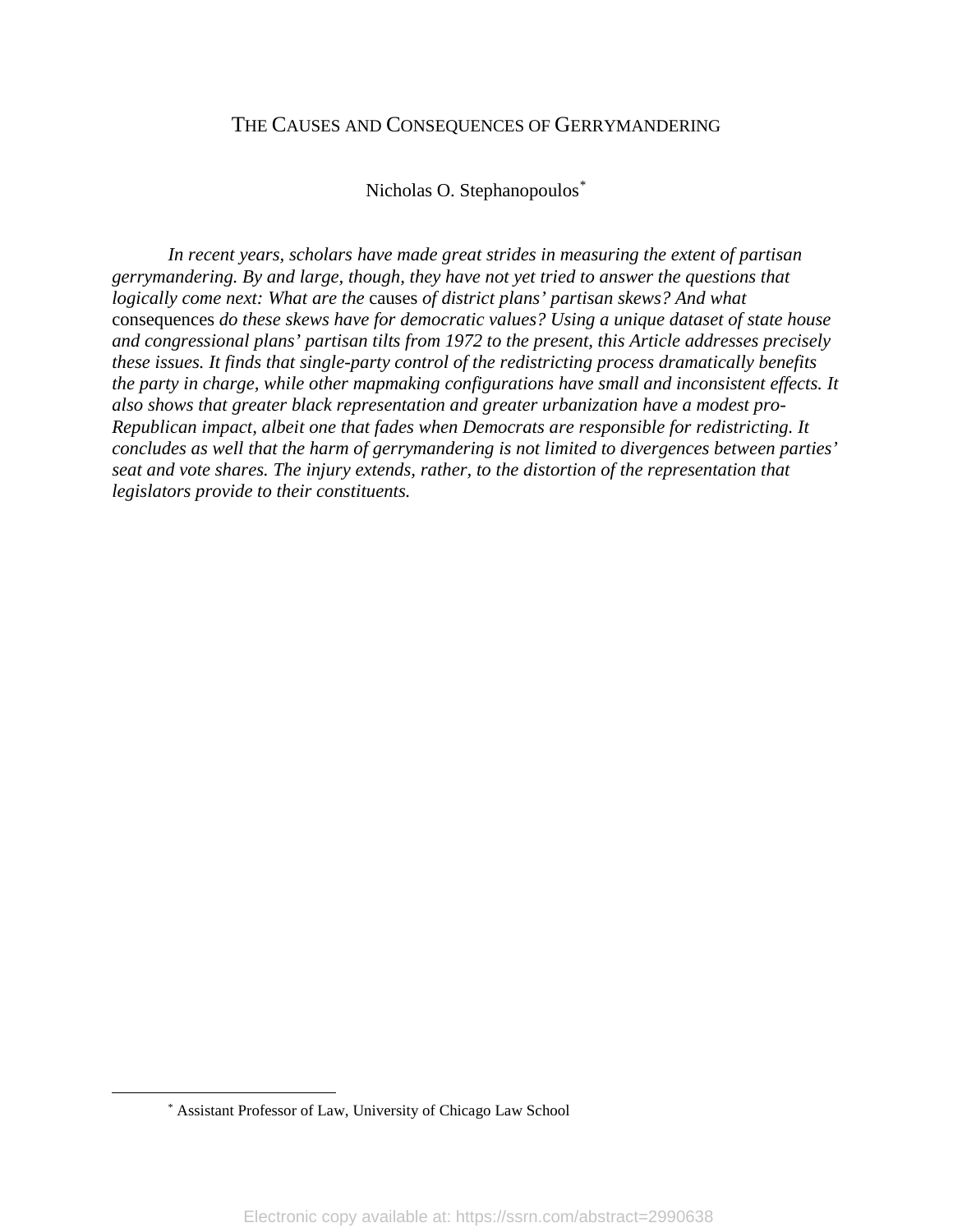## TABLE OF CONTENTS

## <span id="page-2-1"></span>**INTRODUCTION**

<span id="page-2-7"></span><span id="page-2-0"></span>In recent years, some of the most important questions about partisan gerrymandering have been answered. How should we measure the extent to which a district plan benefits (or disadvantages) a party? Scholars have introduced metrics like the *efficiency gap*<sup>[1](#page-2-2)</sup> and *partisan bias*<sup>[2](#page-2-3)</sup> that are easy to calculate and so intuitive that courts have begun relying on them.<sup>[3](#page-2-4)</sup> What does the distribution of plans' partisan fairness look like? Based on historical data spanning several decades, the distribution is centered on zero (or no edge for either party) and normal in shape.<sup>[4](#page-2-5)</sup> And how has plans' partisan skew changed over time? In earlier periods, maps tended to assist Democrats, while over the last couple decades, they have tilted ever further in a Republican direction.[5](#page-2-6)

Despite this progress, there is still much that we don't know, especially about the *causes* and *consequences* of partisan gerrymandering. By causes I mean all of the factors that may affect a district plan's partisan fairness. One set of these factors relates to the institution responsible for redistricting. We might hypothesize (in the absence of reliable evidence) that when a party has full control of the line-drawing process, the resulting map is usually skewed in its favor. Conversely, we might expect that when control of the state government is divided—or when a commission or court crafts the boundaries—the ensuing plan is comparatively neutral.

A second set of factors involves minority representation. A common argument is that Republicans profit as more districts are drawn in which minority voters are able to elect their preferred candidates. The logic is that these districts tend to elect Democratic candidates by overwhelming margins. The districts therefore waste large numbers of Democratic votes, enabling Republican candidates to win more of a plan's remaining seats.

<span id="page-2-2"></span> <sup>1</sup> *See, e.g.*, Nicholas O. Stephanopoulos & Eric M. McGhee, *Partisan Gerrymandering and the Efficiency Gap*, 82 U. CHI. L. REV. 831, 849-55 (2015).

<span id="page-2-3"></span><sup>2</sup> *See, e.g.*, Andrew Gelman & Gary King, *Enhancing Democracy Through Legislative Redistricting*, 88 AM. POL. SCI. REV. 541, 543 (1994).

<span id="page-2-6"></span><span id="page-2-5"></span><span id="page-2-4"></span><sup>3</sup> *See* LULAC v. Perry, 548 U.S. 399, 419-20 (2006) (opinion of Kennedy, J.) (discussing partisan bias); Whitford v. Gill, 218 F. Supp. 3d 837, 903-10 (W.D. Wis. 2016) (discussing the efficiency gap).

<sup>4</sup> *See* Stephanopoulos & McGhee, *supra* note [1,](#page-2-1) at 870.

<sup>5</sup> *See id.* at 873.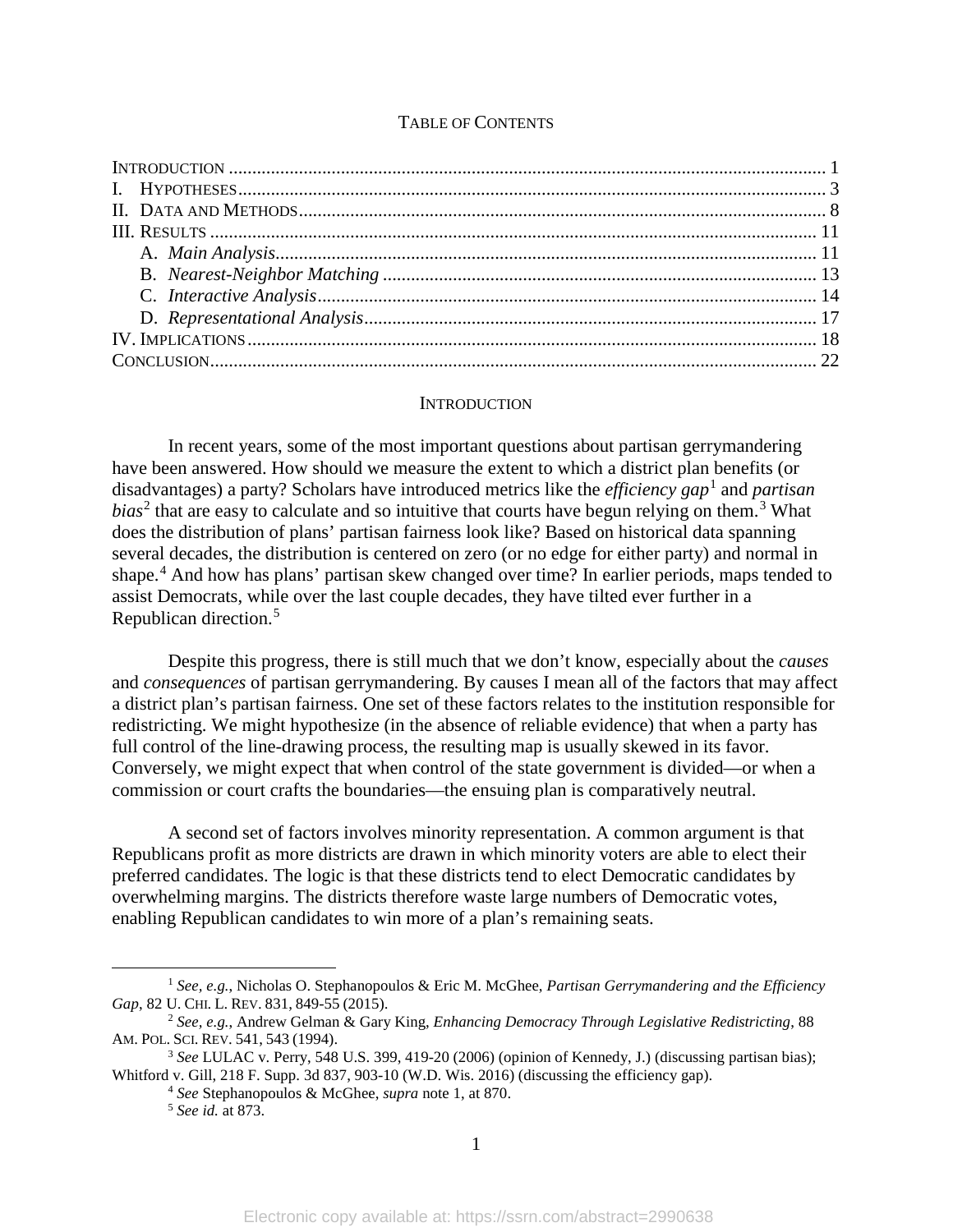A final concept that is often linked to partisan fairness is political geography. Here the typical claim is that Democratic voters are heavily concentrated in urban areas while Republican voters are more efficiently distributed in suburban, exurban, and rural regions. Accordingly, Democrats are "naturally" packed in a small number of districts, allowing Republicans to win more seats (by slimmer margins) thanks to their superior spatial allocation.

Turning to the consequences of partisan gerrymandering, the most salient is how voters are represented by their legislators. The voting records of Democratic and Republican legislators, of course, are almost always different. Most Democrats take more liberal positions while most Republicans adopt more conservative stances. A reasonable hypothesis, then, is that as a district plan skews further in a Democratic (Republican) direction, the ideological midpoint of the legislature becomes more liberal (conservative)—even keeping constant the preferences of the electorate. Electing more of a party's members for the same share of the statewide vote may be expected to yield ideological dividends.

These causes and consequences, it is worth emphasizing, are of more than academic interest. If contemporary maps tend to benefit Republicans, for instance, but this edge is due to compliance with the Voting Rights Act or the country's political geography, then there may be little that can or should be done about the imbalance. On the other hand, if Republicans owe much of their advantage to control of the mapmaking process, then the case for intervention, judicial or political, becomes stronger. Similarly, we might not be too concerned about partisan gerrymandering if its damage is limited to bloodless concepts like seat and vote shares. But if gerrymandering distorts legislative representation—the beating heart of a democracy—then there may be more cause for alarm.

In this Article, I tackle these issues using a unique dataset of state house and congressional plans' efficiency gaps from 1972 to 2016. (The efficiency gap is a measure of partisan fairness that captures in a single number how much more "cracked" and "packed" one party's supporters are than the other party's backers.<sup>[6](#page-3-0)</sup>) I pair this dataset with information on the institution responsible for designing each plan, black and Latino representation, the level of urbanization, and the ideologies of members of Congress. I also employ rigorous techniques like fixed effects regression and nearest-neighbor matching in order to come as close as is possible in a non-experimental setting to establishing causation.

I find, first, that unified control of the redistricting process produces a large and statistically significant shift in the efficiency gap in the direction of the party in charge. This result holds at both the state house and the congressional level. The benefit of unified control has also increased in the last two decades. However, other redistricting institutions have small and inconsistent effects on the efficiency gap. That is, neither party consistently gains from plans designed by courts, commissions, or divided governments.

<span id="page-3-0"></span>Second, I show that greater black representation moves the efficiency gap in a Republican direction while greater Latino representation does not. This result also applies to both state house and congressional plans. The pro-Republican shift in the efficiency gap due to greater black representation, though, is substantively quite small. And the shift does not occur at all

 <sup>6</sup> *See id.* at 849-55.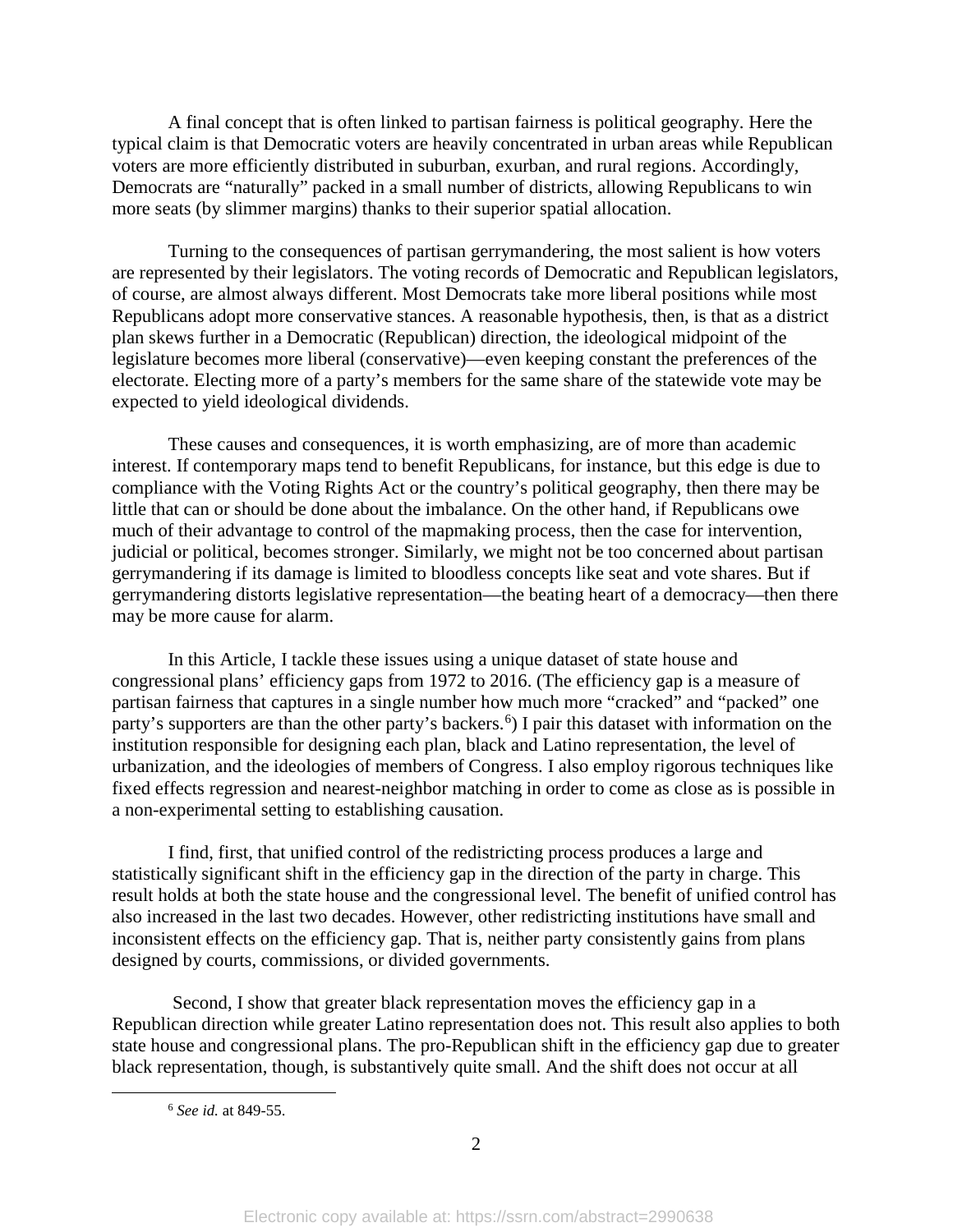when Democrats are responsible for redistricting. The relationship between black representation and partisan fairness is therefore contingent, not compulsory.

Third, there is a link between urbanization and the efficiency gap in state house plans but *not* in congressional plans. At the state house level, Democrats tend to perform somewhat better in less urbanized states, while Republicans usually enjoy a modest advantage in more urbanized states. Interestingly, this link persists no matter which party is in charge of redistricting. It thus seems to be an intrinsic feature of contemporary state house maps (albeit one whose magnitude should not be overstated).

Lastly, the efficiency gap has a statistically and substantively significant impact on the ideological midpoint of a congressional delegation. In fact, a large pro-Democratic (pro-Republican) efficiency gap, on the order of ten percentage points, results in a liberal (conservative) shift in a delegation's ideological median of about half a standard deviation. Moving from a gerrymander favoring one party to a gerrymander aiding its adversary swings a delegation's ideological median by almost a full standard deviation—all without changing the mind of a single voter.

These findings support two main conclusions. The first is that partisan intent is the most potent driver of district plans' partisan fairness (or lack thereof). The deliberate manipulation of district lines by a party in unified control of the state government consistently affects the efficiency gap more than any other factor. Compared to full control of the redistricting process, other institutional arrangements, minority representation, and political geography pale in their influence.

The second conclusion is that partisan gerrymandering dramatically distorts congressional representation. Pro-Democratic gerrymanders make House delegations substantially more liberal than their states' electorates. Pro-Republican gerrymanders have an even larger effect in the opposite direction. The harm of gerrymandering is thus more than seat shares that are out of whack with vote shares. It is the ideological skewing of representation and, with it, the policies that shape people's lives.

I begin this Article by surveying the limited existing literature on the causes and consequences of partisan gerrymandering, using it to generate a series of testable hypotheses. Next, I describe the data and methods that I employ in my analysis. In the core of the Article, I then explore how redistricting institutions, minority representation, and political geography are related to partisan fairness; and how partisan fairness is related to congressional representation. Lastly, I comment briefly on the implications of my results for the legal and political debates over gerrymandering.

#### I. HYPOTHESES

<span id="page-4-0"></span>As noted at the outset, political scientists have developed several quantitative measures of district plans' partisan fairness, the best known of which are partisan bias and the efficiency gap. The older of these metrics, partisan bias, is the difference between a party's seat share and 50 percent in a hypothetical, perfectly tied election. Suppose, for instance, that a party receives 60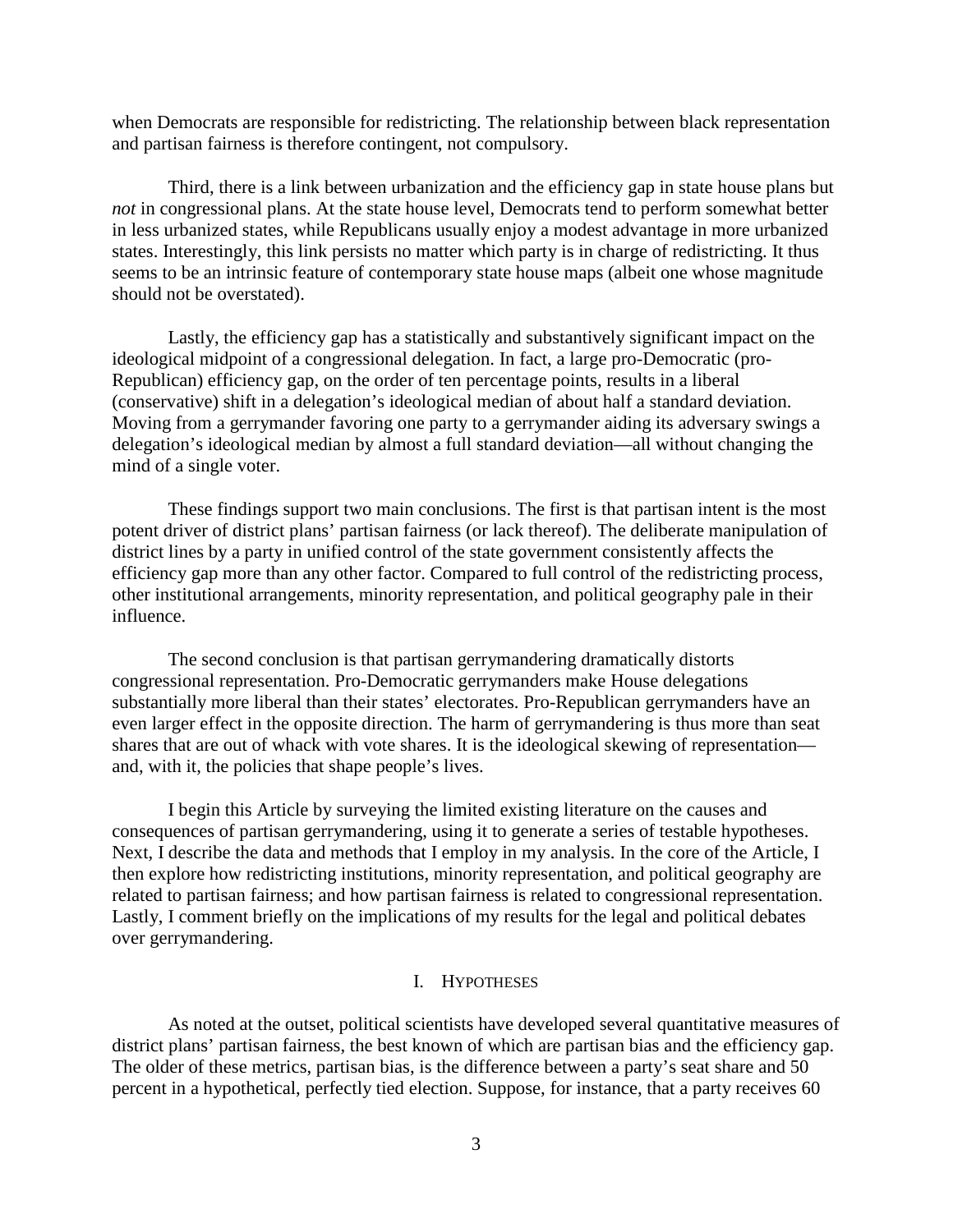<span id="page-5-4"></span>percent of the vote and 70 percent of the seats in an election. Suppose also that if the election had ended in a tie, the party would have received 55 percent of the seats. Then the plan's partisan bias in that election is 5 percent: 55 percent minus 50 percent.<sup>[7](#page-5-0)</sup>

The newer metric, the efficiency gap, is rooted in the insight that partisan gerrymandering is always carried out in one of two ways: the *cracking* of a party's supporters among many districts, in which their preferred candidates lose by relatively narrow margins; or the *packing* of a party's backers in a few districts, in which their preferred candidates win by overwhelming margins. Both cracking and packing produce what are known as *wasted votes* because they do not contribute to a candidate's victory. In the case of cracking, all votes cast for the losing candidate are wasted; in the case of packing, all votes cast for the winning candidate, above the 50 percent (plus one) threshold needed for victory, are wasted. The efficiency gap is simply one party's total wasted votes in an election, minus the other party's total wasted votes, divided by the total number of votes cast. It captures in a single number all of the cracking and packing choices that go into a district plan, and reveals which party is advantaged by the plan and to what  $extent.8$  $extent.8$ 

Unfortunately, political scientists have devoted more effort to measuring partisan gerrymandering than to studying its causes and consequences. Starting with its causes, perhaps the most intuitive explanation for a map's partisan skew is the institution responsible for designing the map. When a single party fully controls the state government at the time of redistricting, that party typically has both the motive and the opportunity to enact a plan that benefits it and disadvantages its opponent. Assuming competence on the part of mapmakers, we may therefore hypothesize that unified control of the state government produces a partisan tilt in favor of the party in charge. On the other hand, other redistricting institutions—like bipartisan commissions, courts required to replace unlawful plans, and state governments where control is divided—have no obvious reason to favor either party. These institutions may *inadvertently* craft unbalanced maps at times, but we should not expect their handiwork to be systematically biased in either a Democratic or a Republican direction.

<span id="page-5-3"></span>The available literature mostly confirms this reasoning with respect to unified control of the state government. Though they did not control for any other variables, Richard Niemi and Simon Jackman found that state house plans designed entirely by Democrats from 1970 to 1986 had an average pro-Democratic partisan bias of 4.1%, while wholly Republican-drafted maps had an average pro-Republican bias of 4.5%.<sup>[9](#page-5-2)</sup> Similarly, using a model that incorporated lagged bias and whether a plan was redrawn in a given year, Andrew Gelman and Gary King showed that unified partisan control produced a 3 percentage point swing in bias in a party's favor in

<span id="page-5-0"></span> <sup>7</sup> *See generally, e.g.*, ANTHONY J. MCGANN ET AL., GERRYMANDERING IN AMERICA: THE HOUSE OF REPRESENTATIVES, THE SUPREME COURT, AND THE FUTURE OF POPULAR SOVEREIGNTY 56-96 (2016); Gelman & King, *supra* note [2,](#page-2-7) at 543; Bernard Grofman & Gary King, *The Future of Partisan Symmetry as a Judicial Test for Partisan Gerrymandering After* LULAC v. Perry, 6 ELECTION L.J. 2, 6-13 (2007). The party's seat share in the counterfactual tied election (here, 55 percent) is computed by assuming that every district in the plan swings by the same amount (here, 10 percent) that is necessary to bring the statewide vote to exactly 50 percent.

<span id="page-5-1"></span><sup>8</sup> *See generally, e.g.*, Eric McGhee, *Measuring Partisan Bias in Single-Member District Electoral Systems*, 39 LEGIS. STUD. Q. 55, 68-70 (2014); Stephanopoulos & McGhee, *supra* note [1,](#page-2-1) at 849-55.

<span id="page-5-2"></span><sup>9</sup> *See* Richard G. Niemi & Simon Jackman, *Bias and Responsiveness in State Legislative Districting*, 16 LEGIS. STUD. Q. 183, 195 (1991).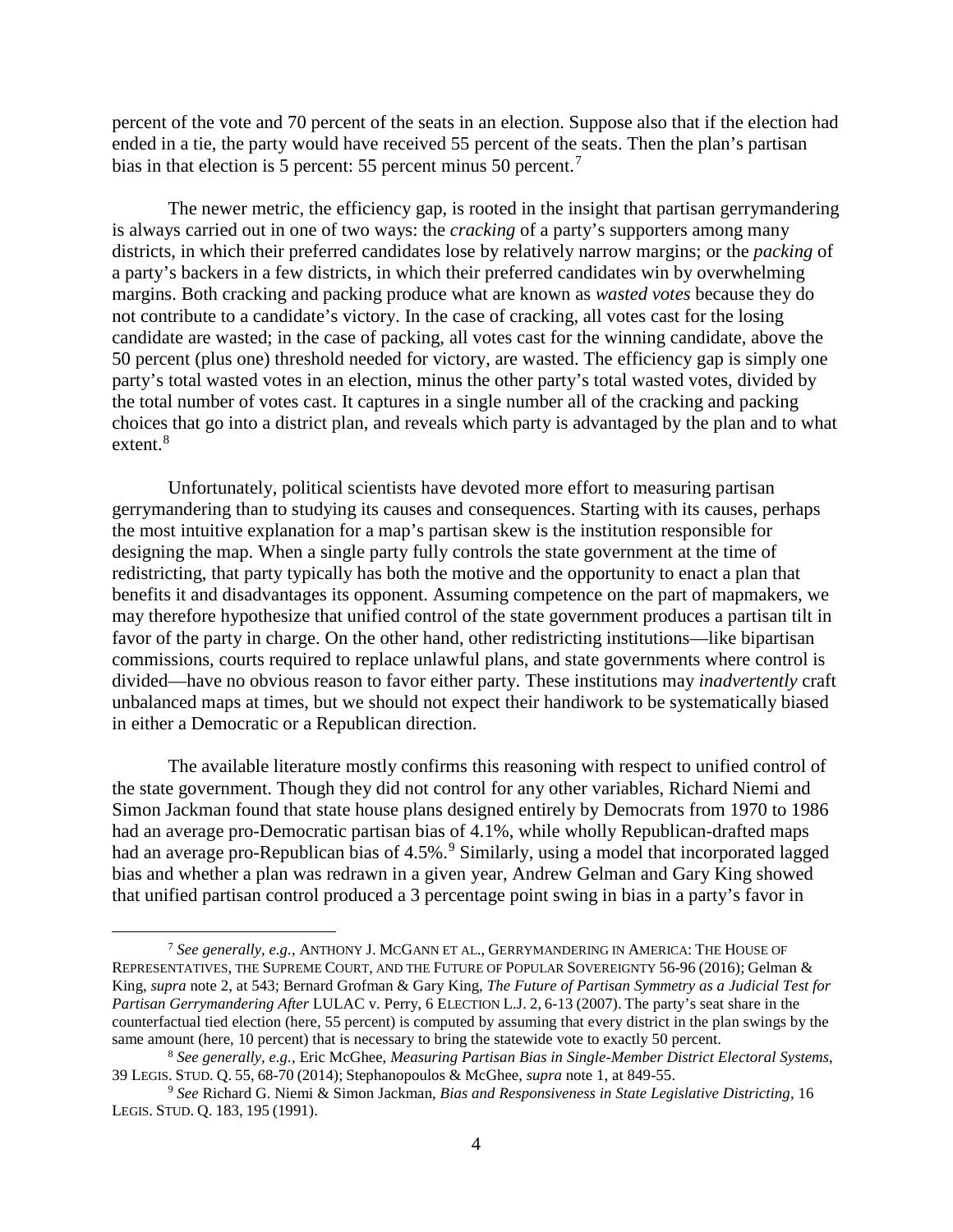state house elections from 1968 to 1988.<sup>[10](#page-6-0)</sup> At the congressional level, Janet Campagna and Bernard Grofman did not detect significant differences in bias between Democratic- and Republican-controlled states in 1980 and 1982.[11](#page-6-1) But using a cross-sectional model that also took into account minority population and urbanization, Nicholas Geodert determined that, in 2012, Democratic control shifted the efficiency gap by 17 percentage points in a Democratic direction, while Republican control shifted it by 14 points in a Republican direction.<sup>[12](#page-6-2)</sup>

<span id="page-6-7"></span>With respect to other redistricting institutions, I am unaware of any work that analyzes their effect on the *direction* of maps' partisan skew. However, Bruce Cain and his coauthors found that, in 2002, state house plans designed by commissions had an average *absolute* partisan bias of 4.0%, compared to 11.7% for maps crafted by legislatures.<sup>[13](#page-6-3)</sup> Likewise, in an earlier article, I used fixed effects models to examine how commission usage, court usage, and divided government influenced the magnitude of the efficiency gap in state house and congressional elections from 1972 to 2012.<sup>[14](#page-6-4)</sup> I concluded that all of these institutions reduced its size somewhat, with the impact most pronounced for divided government.<sup>[15](#page-6-5)</sup>

<span id="page-6-9"></span><span id="page-6-8"></span>The next factor that is often linked to partisan fairness is minority representation. In certain circumstances, the Voting Rights Act requires jurisdictions to create districts where minority voters are numerous enough to be able to elect their preferred candidates.<sup>[16](#page-6-6)</sup> These districts tend to elect Democrats by large margins; minority voters lean heavily Democratic, so it stands to reason that when many of them are placed in certain districts, these districts tilt strongly in a Democratic direction. At the level of an entire plan, though, the construction of minorityopportunity districts may be expected to benefit Republicans. If minority voters (and Democrats) are concentrated in a small number of districts, then Republicans may be dispersed more

<span id="page-6-0"></span> <sup>10</sup> *See* Gelman & King, *supra* note [2,](#page-2-7) at 553. Note that this is the swing relative to a *bipartisan* plan; the swing is twice as large relative to a plan designed by the opposite party.

<span id="page-6-1"></span><sup>11</sup> *See* Janet Campagna & Bernard Grofman, *Party Control and Partisan Bias in 1980s Congressional Redistricting*, 52 J. POL. 1242, 1252 (1990).

<span id="page-6-2"></span><sup>12</sup> *See* Nicholas O. Goedert, *Gerrymandering or Geography? How Democrats Won the Popular Vote but Lost the Congress in 2012*, RES. & POL., Apr.-June 2014, at 6 [hereinafter Goedert, *Gerrymandering or Geography?*] (using a metric closely related, but not identical, to the efficiency gap); *see also* Nicholas Goedert, *The Case of the Disappearing Bias: A 2014 Update to the "Gerrymandering or Geography" Debate, RES. & POL., Oct.-*Dec. 2015, at 5 [hereinafter Goedert, *Disappearing Bias*] (reporting a pro-Democratic boost of 11 percentage points, and a pro-Republican boost of 13 percentage points, in the 2014 election). In an unpublished expert report, Simon Jackman also used a model with fixed effects for states and years to analyze the impact of Democratic and Republican control on the efficiency gap in congressional elections from 1972 to 2016. He found that Democratic control produced a 3.4 percentage point swing in a Democratic direction, while Republican control produced a 5.5 percentage point swing in a Republican direction. *See* Simon Jackman, *Assessing the Current North Carolina Congressional Districting Plan* 32-38 (Mar. 1, 2017).

<span id="page-6-3"></span><sup>13</sup> *See* Bruce E. Cain et al., *Redistricting and Electoral Competitiveness in State Legislative Elections* 12 (Apr. 13, 2007); *see also* Vladimir Kogan & Eric McGhee, *Redistricting California: An Evaluation of the Citizens Commission Final Plans*, 4 CAL. J. POL. & POL'Y 1, 22-24 (2012) (finding that California's redistricting commission reduced its plans' partisan biases from about 5% to almost zero).

<sup>14</sup> *See* Nicholas O. Stephanopoulos, *Arizona and Anti-Reform*, 2015 U. CHI. LEGAL F. 477, 496-98.

<span id="page-6-5"></span><span id="page-6-4"></span><sup>15</sup> *See id.* at 498-501; *see also* Nicholas O. Stephanopoulos, *The Consequences of Consequentialist Criteria*, 3 U.C. IRVINE L. REV. 669, 710-11 (2013) (reporting similar results for the 1992-2012 period).

<span id="page-6-6"></span><sup>16</sup> *See* Thornburg v. Gingles, 478 U.S. 30 (1986) (setting forth the framework for establishing racial vote dilution under Section 2 of the Voting Rights Act).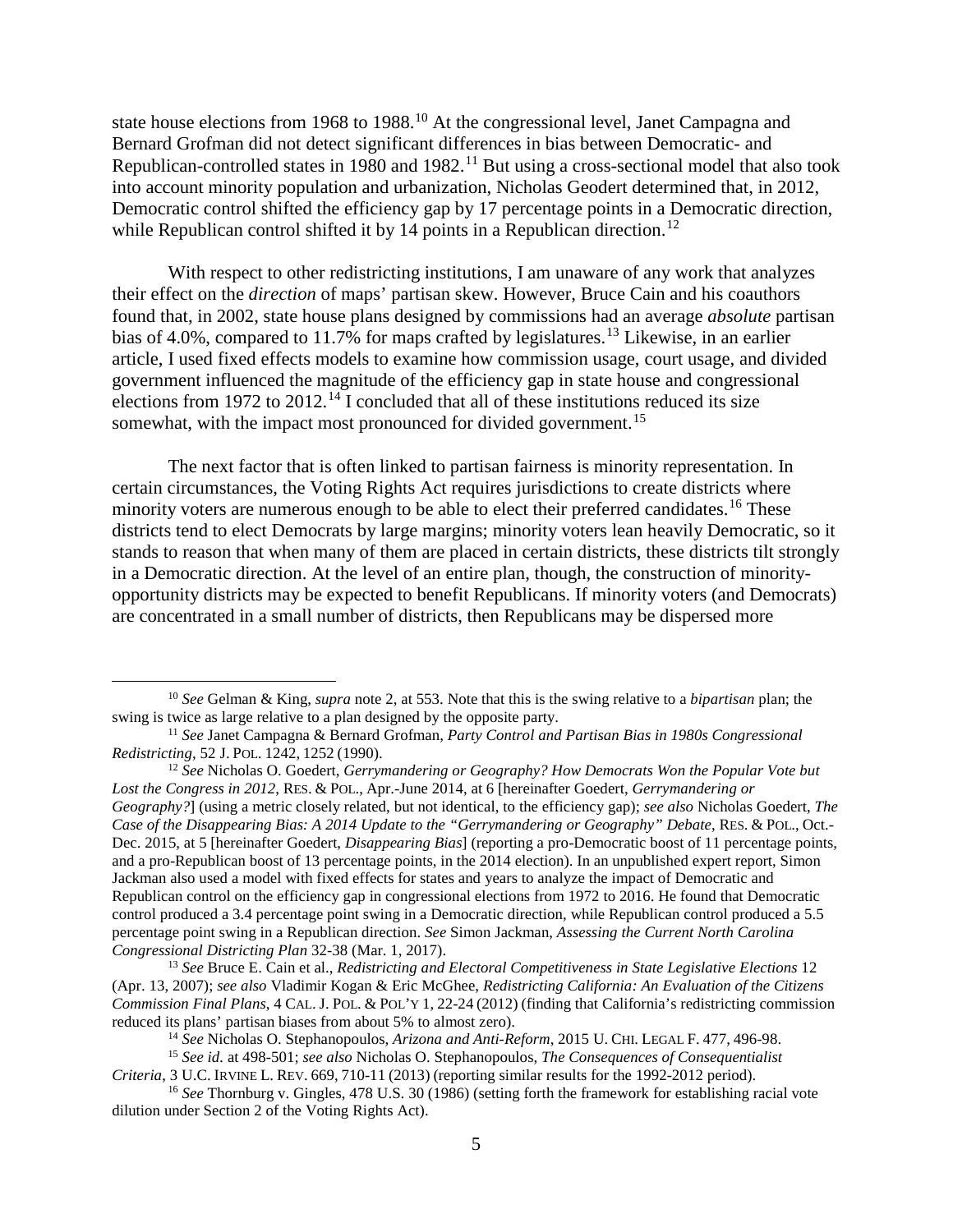<span id="page-7-0"></span>efficiently across a map's remaining districts. These remaining districts may be both whiter and more Republican than if the minority-opportunity districts had not been drawn.<sup>[17](#page-7-2)</sup>

However, greater minority representation may not *necessarily* lead to a Republican edge. This is because it is possible to craft minority-opportunity districts that do *not* waste inordinate numbers of Democratic votes. How? Simply by keeping these districts' proportions of minority voters (and Democrats) relatively low, and their shares of Republicans relatively high. Then it is Republicans, not Democrats, who waste more votes in the districts. Republican line-drawers, of course, have no incentive to enhance Democratic performance in this way; if they have to create minority-opportunity districts, they would prefer to pack them with minority voters (and Democrats). Democratic mapmakers, though, have every reason to employ this strategy, which lets them comply with the Voting Rights Act without compromising their partisan objectives. Accordingly, we might hypothesize that the relationship between minority representation and Republican advantage is strongest under unified Republican control of redistricting, weakest under unified Democratic control, and intermediate under other institutions.<sup>[18](#page-7-3)</sup>

<span id="page-7-10"></span><span id="page-7-1"></span>Regrettably, the existing literature has not probed this link; not a single study has considered how minority representation may affect partisan bias, the efficiency gap, or any other measure of partisan fairness. In the 1990s, however, scholars including David Canon, Kevin Hill, David Lublin, and Stephen Voss analyzed how the sharp increase in black representation in that decade influenced the share of legislative seats held by Democrats.[19](#page-7-4) The conclusion of this work was that Democrats lost around ten congressional seats due to the creation of additional minority-opportunity districts,<sup>[20](#page-7-5)</sup> as well as two to sixteen state house seats in each of ten southern states.<sup>[21](#page-7-6)</sup> In an earlier article, I also used fixed effects models to assess how minority representation and Democratic seat share were related in state house elections from 1972 to 2014 under different configurations of control over redistricting.<sup>[22](#page-7-7)</sup> I found that there was a tradeoff between minority representation and Democratic seat share, and that this tradeoff was exacerbated by unified Republican control but alleviated by unified Democratic control.<sup>[23](#page-7-8)</sup>

<span id="page-7-12"></span><span id="page-7-11"></span>A final concept that is regularly tied to partisan fairness in both academic and popular commentary is political geography.[24](#page-7-9) Political geography can mean many things, but I use the term here to refer to the spatial distribution of Democratic and Republican voters. If one party's

<span id="page-7-2"></span> <sup>17</sup> *See, e.g.*, Nicholas O. Stephanopoulos, *Race, Place, and Power*, 68 STAN. L. REV. 1323, <sup>1384</sup> (2016) (describing the potential tradeoff between descriptive and substantive representation in more detail).

<span id="page-7-3"></span><sup>18</sup> For similar hypotheses, see Adam B. Cox & Richard T. Holden, *Reconsidering Racial and Partisan Gerrymandering*, 78 U. CHI. L. REV. 553, 564-79 (2011); Stephanopoulos, *supra* not[e 17,](#page-7-0) at 1384-85.

<span id="page-7-4"></span><sup>19</sup> *See, e.g.*, DAVID T. CANON, RACE, REDISTRICTING, AND REPRESENTATION: THE UNINTENDED CONSEQUENCES OF BLACK MAJORITY DISTRICTS 74 (1999); DAVID LUBLIN, THE PARADOX OF REPRESENTATION: RACIAL GERRYMANDERING AND MINORITY INTERESTS IN CONGRESS 111 (1997); Kevin A. Hill, *Does the Creation of Majority Black Districts Aid Republicans?: An Analysis of the 1992 Congressional Elections in Eight Southern States*, 57 J. POL. 384, 398 (1995); David Lublin & D. Stephen Voss, *The Missing Middle: Why Median-Voter Theory Can't Save Democrats from Singing the Boll-Weevil Blues*, 65 J. POL. 227, 231, 233 (2003).

<sup>20</sup> *See* CANON, *supra* not[e 19,](#page-7-1) at 74, 257; LUBLIN, *supra* note [19,](#page-7-1) at 111-14.

<sup>21</sup> *See* Lublin & Voss, *supra* note [19,](#page-7-1) at 802 tbl.2.

<sup>22</sup> *See* Stephanopoulos, *supra* note [17,](#page-7-0) at 1388-89.

<sup>23</sup> *See id.* at 1389-93.

<span id="page-7-9"></span><span id="page-7-8"></span><span id="page-7-7"></span><span id="page-7-6"></span><span id="page-7-5"></span> $^{24}$  For academic commentary, see the discussion in the next paragraph. For popular commentary, see BILL BISHOP, THE BIG SORT: WHY THE CLUSTERING OF LIKE-MINDED AMERICA IS TEARING US APART (2009).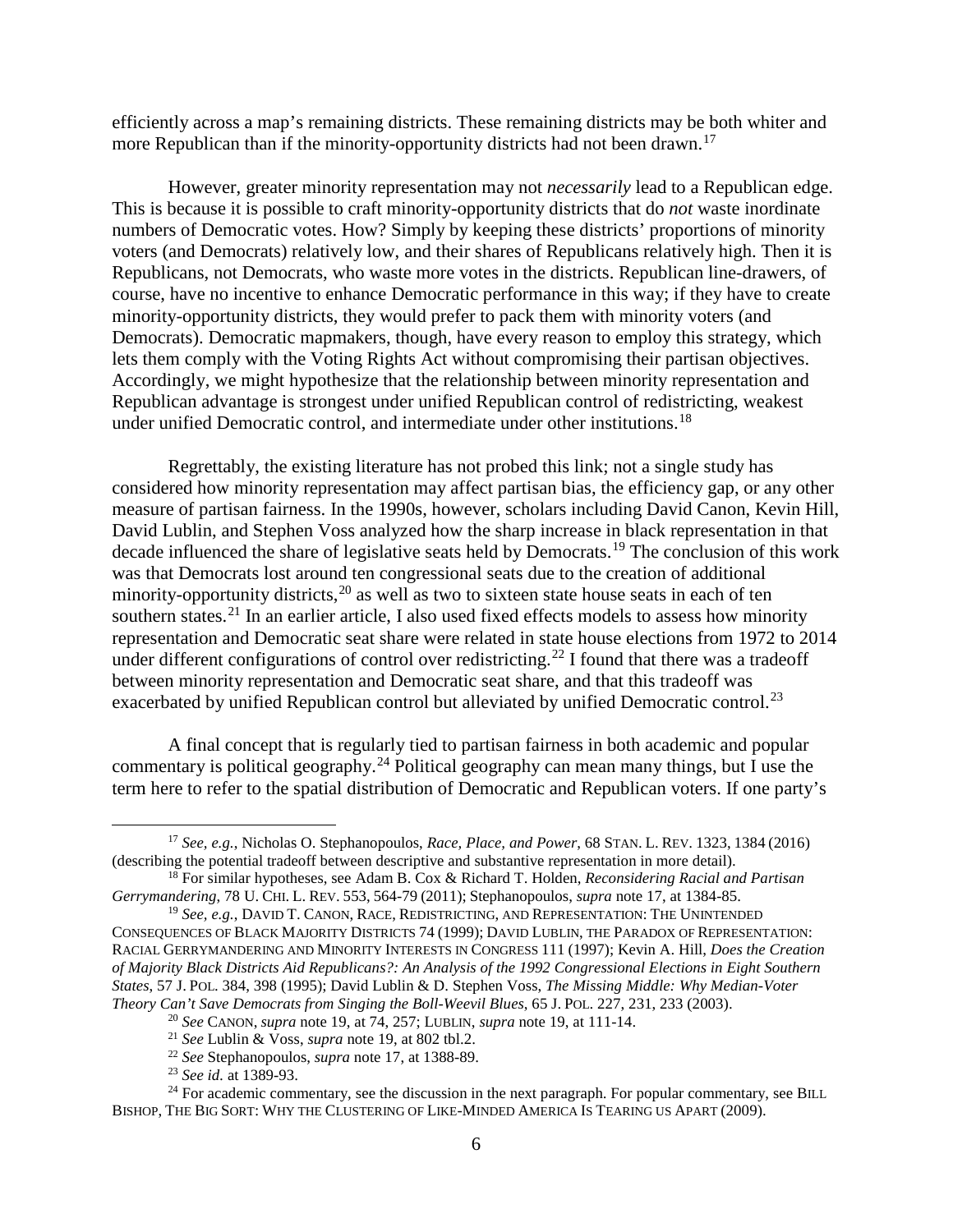supporters (say, Democrats in urban areas) are highly concentrated while the other party's backers (say, Republicans in suburban, exurban, and rural regions) are more evenly allocated, then it is possible that most district plans—even plans drawn without any partisan intent—will favor the more efficiently dispersed Republicans. These plans may "naturally" pack Democrats in a small number of urban districts where their preferred candidates win by enormous margins. The plans may also "naturally" crack Democrats among a large number of suburban, exurban, and rural districts where their candidates of choice lose relatively narrowly.

I place "naturally" in quotation marks in order to foreshadow another hypothesis: that political geography may have only a small and contingent relationship with partisan fairness. In any jurisdiction with more than a handful of seats, there is a near infinite number of ways in which the districts can be drawn. There is a near infinite number of ways, that is, in which voters can be spatially aggregated. Many of these configurations may produce a bias in favor of the more efficiently distributed party. But a substantial number may not—for instance, if districts tend to combine a slightly larger group of urban Democrats with a slightly smaller set of suburban, exurban, or rural Republicans. And as with minority representation, how political geography translates into partisan fairness may depend on the institution responsible for redistricting. Republicans may happily exploit spatial patterns by crafting many wholly urban (and heavily Democratic) districts. In contrast, Democrats may defy these patterns by designing more heterogeneous districts that merge urban and non-urban voters.<sup>[25](#page-8-1)</sup>

<span id="page-8-7"></span><span id="page-8-0"></span>Goedert is the only scholar who has included a measure of political geography—each state's level of urbanization—in a model of partisan fairness.<sup>[26](#page-8-2)</sup> Relying on a pair of crosssectional analyses, he found that more urbanized states had more pro-Republican efficiency gaps at the congressional level in 2012, but that this link disappeared in 2014.<sup>[27](#page-8-3)</sup> Also worth noting here are the redistricting simulations carried out by Jowei Chen, David Cottrell, and Jonathan Rodden.<sup>[28](#page-8-4)</sup> These authors used computer algorithms to generate large numbers of state legislative and congressional plans (with equal population, contiguity, and compactness as criteria), and then compared the parties' seat shares in the actual and simulated plans. At the state legislative level and using 2000 data, most (but not all) actual and simulated plans favored Republicans.<sup>[29](#page-8-5)</sup> At the congressional level and using 2008 data, actual plans were about evenly divided between those that benefited Democrats and those that benefited Republicans relative to the simulated plans.[30](#page-8-6)

<span id="page-8-8"></span><span id="page-8-1"></span> <sup>25</sup> For good discussions of these line-drawing strategies, see Cox & Holden, *supra* note [18,](#page-7-10) and John N. Friedman & Richard T. Holden, *Optimal Gerrymandering: Sometimes Pack, but Never Crack*, 98 AM. ECON. REV. 113 (2008).

<span id="page-8-2"></span><sup>26</sup> *See* Goedert, *Disappearing Bias*, *supra* note [12,](#page-6-7) at 5; Goedert, *Gerrymandering or Geography?*, *supra* not[e 12,](#page-6-7) at 6.<br><sup>27</sup> See id. Again, Goedert used a metric similar but not identical to the efficiency gap in his analysis.

<span id="page-8-6"></span><span id="page-8-5"></span><span id="page-8-4"></span><span id="page-8-3"></span><sup>&</sup>lt;sup>28</sup> See Jowei Chen & David Cottrell, *Evaluating Partisan Gains from Congressional Gerrymandering: Using Computer Simulations to Estimate the Effect of Gerrymandering in the U.S. House*, 44 ELEC. STUD. 329 (2016);Jowei Chen & Jonathan Rodden, *Unintentional Gerrymandering: Political Geography and Electoral Bias in Legislatures*, 8 Q.J. POL. SCI. 239 (2013).

<sup>29</sup> *See* Chen & Rodden, *supra* note [28,](#page-8-0) at 263.

<sup>30</sup> *See* Chen & Cottrell, *supra* note [28,](#page-8-0) at 335, 337.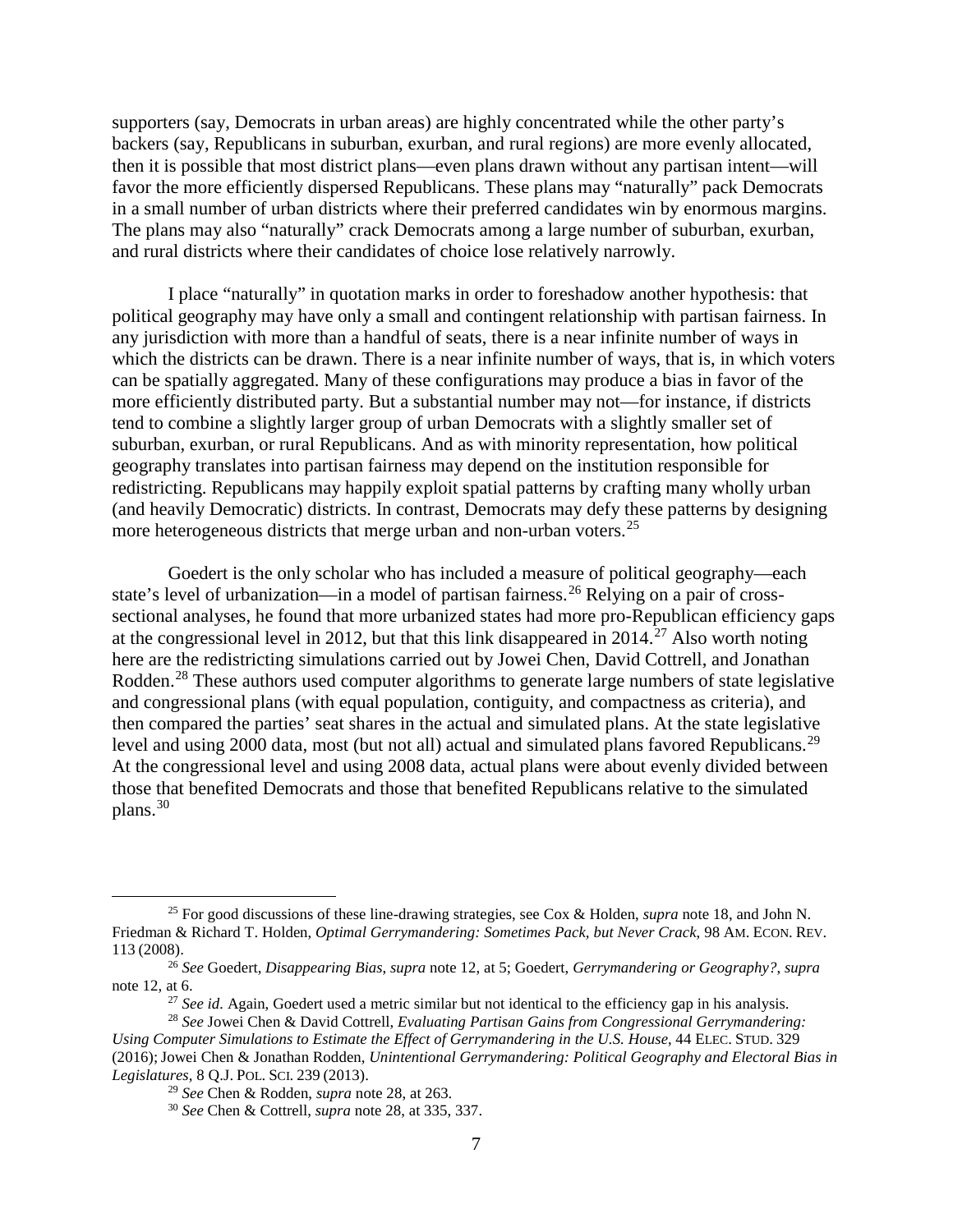Shifting gears from the causes to the consequences of partisan gerrymandering, a simple logical chain connects it to distorted representation—that is, representation out of kilter with the views of the electorate. Take a state whose voters are closely divided in both partisan and ideological terms. Next assume that a severe pro-Democratic (pro-Republican) gerrymander is in place, resulting in the election of significantly more Democrats (Republicans) than would have won office under a neutral plan. Posit further that Democratic and Republican legislators differ in their voting records and ideologies, with Democrats being more liberal and Republicans being more conservative.<sup>[31](#page-9-1)</sup> The necessary conclusion is that under the pro-Democratic (pro-Republican) gerrymander, the state legislature or congressional delegation is more liberal (conservative) than it would have been under a neutral map. Likewise, the legislature or delegation is more liberal (conservative) than the state's closely divided electorate.

<span id="page-9-5"></span>In a forthcoming article, Chris Tausanovitch and Christopher Warshaw assess exactly this claim at the state house level. Using a fixed effects model for elections from 1992 to 2012, they find that a one standard deviation pro-Democratic (pro-Republican) shift in the efficiency gap led to about a 0.4 standard deviation pro-liberal (pro-conservative) shift in the ideology of the median state house member.<sup>[32](#page-9-2)</sup> Intriguingly, Tausanovitch and Warshaw extend this analysis from representation to actual policy outcomes. They show that a one standard deviation pro-Democratic (pro-Republican) shift in the efficiency gap also pushed a state's overall set of policies by 2.4 percentage points in a liberal (conservative) direction.<sup>[33](#page-9-3)</sup> By comparison, this is about twice the impact of switching the governor from one party to the other.<sup>[34](#page-9-4)</sup>

To recap, redistricting theory and available scholarship support four hypotheses about the explanations and implications of district plans' partisan fairness. *First*, that unified control of the line-drawing process predictably benefits the party in charge, while other institutions have small and erratic partisan effects. *Second*, that greater minority representation leads to a Republican advantage, except perhaps when Democrats are responsible for redistricting. *Third*, that greater urbanization also favors Republicans, also except maybe when Democrats draw the lines. And *fourth*, that maps' partisan tilt is a significant driver of their representational skew. In the balance of the Article, I test these hypotheses using nearly fifty years of data at both the state house and congressional levels.

#### II. DATA AND METHODS

<span id="page-9-0"></span>The principal datasets on which I rely are of the efficiency gap by state and year in state house and congressional elections. At the state house level, there are 786 observations from 207 district plans and 41 states, spanning elections from 1972 to 2014. At the congressional level, there are 512 observations from 136 plans and 25 states (all with at least 7 seats), spanning

<span id="page-9-1"></span> <sup>31</sup> This assumption has become increasingly accurate over the last few decades. *See The Polarization of the Congressional Parties*, VOTEVIEW.ORG (Jan. 30, 2016), http://voteview.org/political\_polarization\_2015.htm (showing the rising polarization of members of Congress); Boris Shor & Nolan McCarty, *The Ideological Mapping of American Legislatures*, 105 AM. POL. SCI. REV. 530 (2011) (same for state legislatures).

<span id="page-9-4"></span><span id="page-9-3"></span><span id="page-9-2"></span><sup>32</sup> *See* Chris Tausanovitch & Christopher Warshaw, *The Efficiency Gap: Implications for Representation in Legislative Positions and State Policy*, 16 ELECTION L.J. (forthcoming 2017) (manuscript at 12).

<sup>33</sup> *See id.* (manuscript at 14).

<sup>34</sup> *See id.*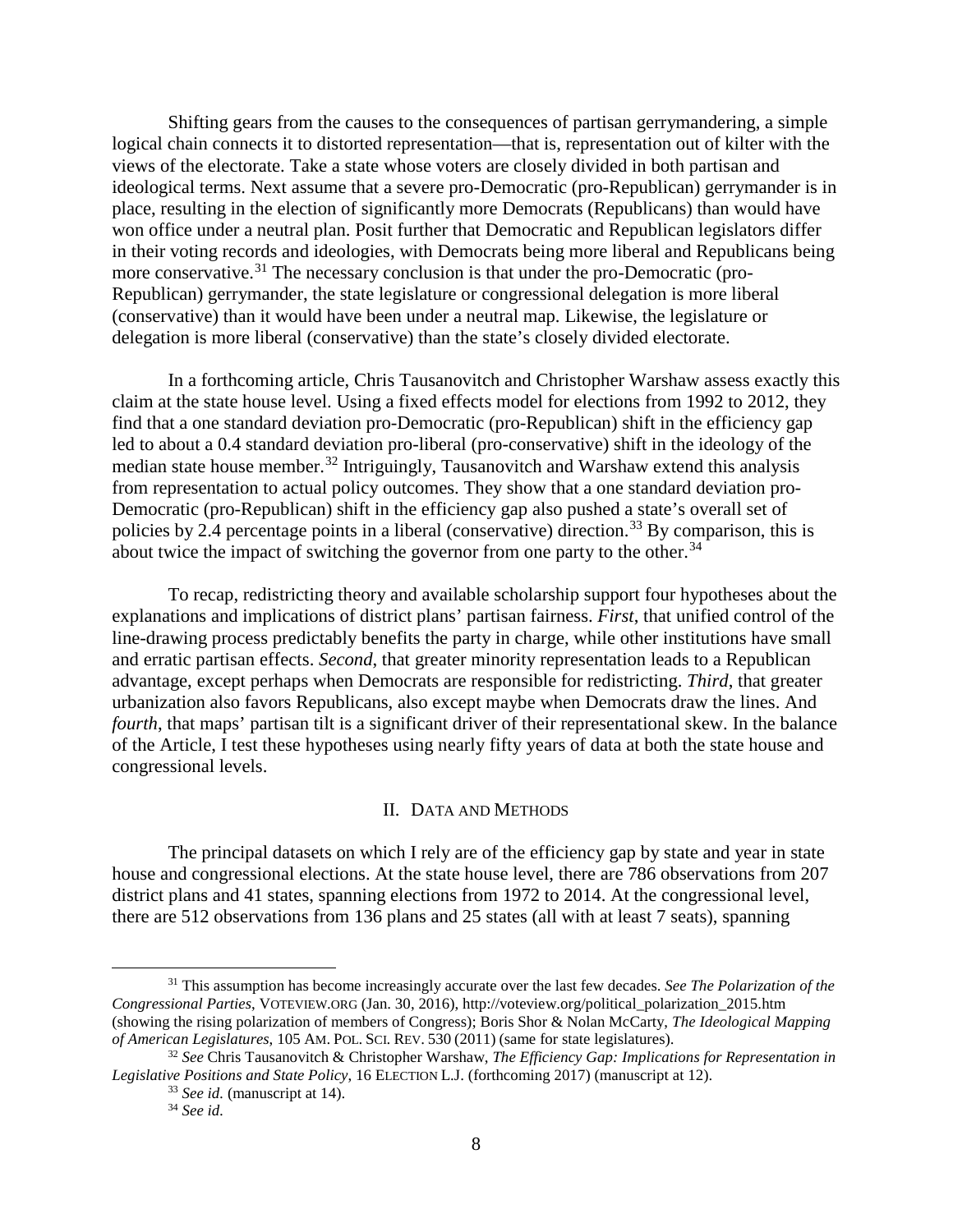<span id="page-10-0"></span>elections from 1972 to 2016.<sup>[35](#page-10-1)</sup> These scores are computed using actual election results whenever districts were contested by both major parties, and using imputations whenever races did not feature two major-party candidates.<sup>[36](#page-10-2)</sup> Negative values indicate a Republican advantage (that is, more Democratic than Republican wasted votes); positive values denote a Democratic edge. As noted earlier, at both the state house and congressional levels, the historical distribution of the efficiency gap is normal and centered very close to zero.<sup>[37](#page-10-3)</sup> At both levels, the efficiency gap has also trended in a Republican direction over the last three redistricting cycles.<sup>[38](#page-10-4)</sup>

<span id="page-10-11"></span>With respect to the potential causes of district plans' partisan skews, I compiled data on most of them in previous work. The institution responsible for redistricting is coded by plan using five dummy variables: unified Democratic control, unified Republican control, court, commission, or divided government.<sup>[39](#page-10-5)</sup> Minority representation is coded using the shares of state house or congressional seats held by African American or Latino legislators.<sup> $40$ </sup> And consistent with Goedert's analysis, I rely on each state's level of urbanization as a proxy for political geography.[41](#page-10-7) Urbanization does not directly capture the spatial distribution of Democratic or Republican voters, but unfortunately, there is no currently available and time-variant measure that does.

<span id="page-10-10"></span>With respect to the representational consequences of district plans' partisan tilts, I code House members' ideologies using the DW-Nominate scores developed by Keith Poole and Howard Rosenthal.<sup>[42](#page-10-8)</sup> These scores are derived from House members' roll call voting records, and capture on a single left-right axis the members' "ideal points"—that is, the "unique set[s] of policies that they 'prefer' to all others."<sup>[43](#page-10-9)</sup> The scores range from roughly -1 (very liberal) to  $+1$ (very conservative); as a point of calibration, the House median in the most recent session for

<span id="page-10-1"></span> <sup>35</sup> These scores were calculated by Simon Jackman. *See* Simon Jackman, *Assessing the Current Wisconsin State Legislative Districting Plan* 20 (July 7, 2015) [hereinafter Jackman, *Wisconsin Report*]; Simon Jackman, *Assessing the Current North Carolina Congressional Districting Plan* 20 (Mar. 1, 2017) [hereinafter Jackman, *North Carolina Report*].

<span id="page-10-2"></span><sup>36</sup> *See* Jackman, *North Carolina Report*, *supra* note [35,](#page-10-0) at 21-27; Jackman, *Wisconsin Report*, *supra* note [35,](#page-10-0) at 24-31.

<span id="page-10-3"></span><sup>37</sup> *See* Jackman, *North Carolina Report*, *supra* note [35,](#page-10-0) at 28; Jackman, *Wisconsin Report*, *supra* note [35,](#page-10-0) at 7.

<span id="page-10-4"></span><sup>38</sup> *See* Jackman, *North Carolina Report*, *supra* note [35,](#page-10-0) at 30; Jackman, *Wisconsin Report*, *supra* note [35,](#page-10-0) at 45.

<sup>39</sup> *See* Stephanopoulos, *supra* note [14,](#page-6-8) at 497; Stephanopoulos, *supra* note [17,](#page-7-0) at 1388-89.

<span id="page-10-6"></span><span id="page-10-5"></span><sup>40</sup> *See* Stephanopoulos, *supra* note [17,](#page-7-0) at 1367. I note that these seat shares are not identical to the proportions of minority-opportunity *districts*. The two measures are very highly correlated, though. *See* Stephanopoulos, *supra* note [17,](#page-7-0) at 1362.

<span id="page-10-7"></span><sup>41</sup> *See* Goedert, *Disappearing Bias*, *supra* note [12,](#page-6-7) at 5; Goedert, *Gerrymandering or Geography?*, *supra* not[e 12,](#page-6-7) at 6; *see also 2010 Census Urban and Rural Classification and Urban Areas Criteria*, U.S. CENSUS BUREAU, https://www.census.gov/geo/reference/ua/urban-rural-2010.html (last visited Mar. 15, 2017) [hereinafter *Census Urbanization Data*].

<span id="page-10-8"></span><sup>42</sup> *See DW-NOMINATE Scores With Bootstrapped Standard Errors*, VOTEVIEW.ORG (Sept. 17, 2015), http://www.voteview.com/dwnomin.htm.

<span id="page-10-9"></span><sup>43</sup> Chris Tausanovitch & Christopher Warshaw, *Measuring Constituent Policy Preferences in Congress, State Legislatures, and Cities*, 75 J. POL. 330, 331 (2013).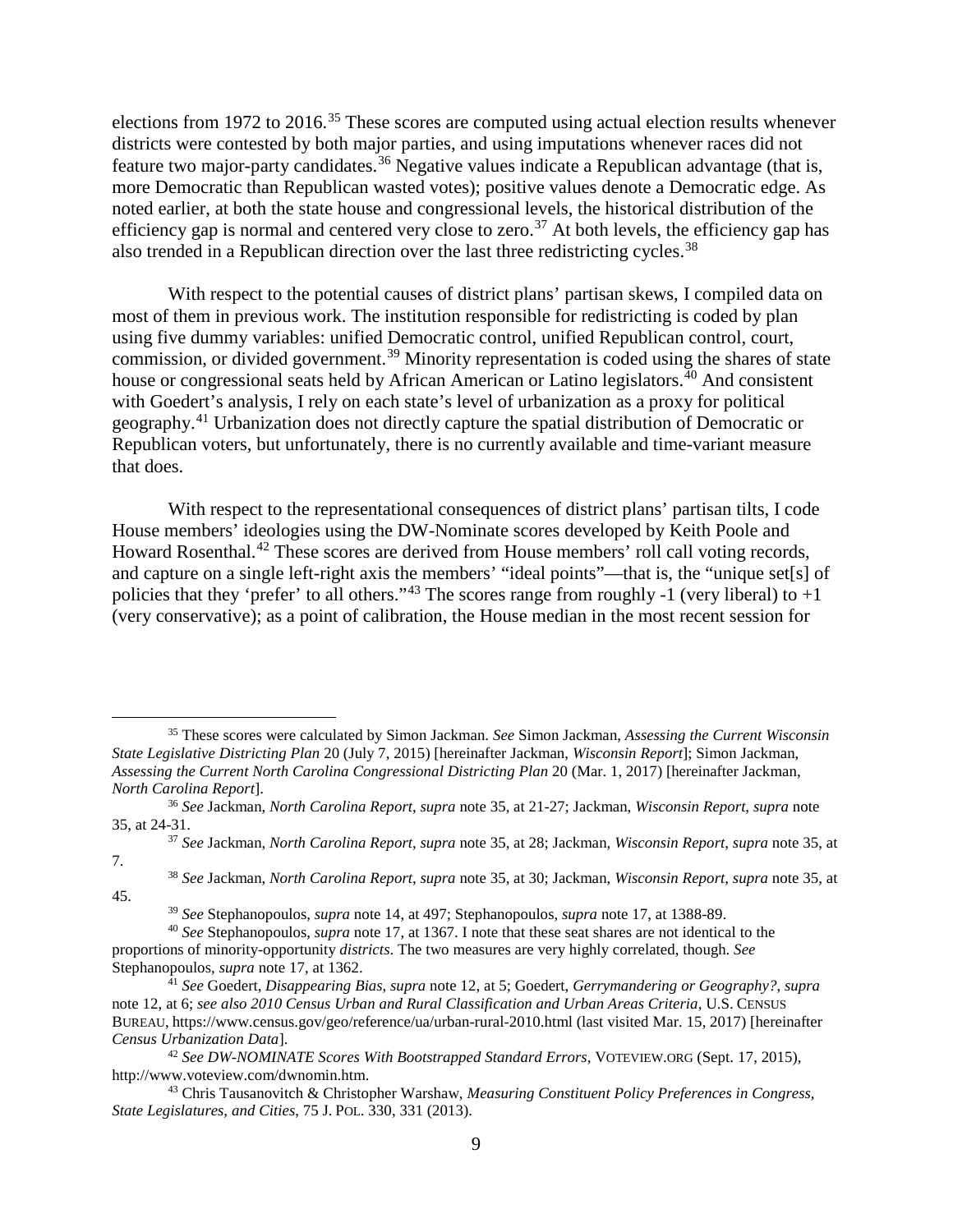which data is available (2013-2014) was about 0.5<sup>[44](#page-11-0)</sup> (I do not examine *state legislators'* ideologies because Tausanovitch and Warshaw have already done so quite thoroughly.<sup>45</sup>)

<span id="page-11-10"></span>In the main analysis, I regress the efficiency gap on the five dummy variables for the institution responsible for redistricting,  $46$  black and Latino seat share, and urbanization. I also include controls for the Democratic share of the statewide vote (to take into account the overall electoral environment) and the number of seats in the plan (due to the efficiency gap's greater "lumpiness" as the number of seats declines). I further include fixed effects for states and years, and cluster standard errors by plan.[47](#page-11-3) The state-year fixed effects represent a rigorous methodological choice for panel data. They control for any time trends as well as for any fixed differences among states due to politics, economics, demography, culture, or other factors.<sup>[48](#page-11-4)</sup>

<span id="page-11-9"></span>In a series of robustness checks, I replace state fixed effects with state random effects; add a control for the lagged efficiency gap (that is, the efficiency gap in the previous election); and change the dependent variable to partisan bias.<sup>[49](#page-11-5)</sup> To further probe the impact of control of the redistricting process, I also use a technique known as nearest-neighbor matching.<sup>[50](#page-11-6)</sup> This method identifies observations that are as similar as possible in terms of a series of covariates (Democratic share of the statewide vote, black seat share, and urbanization)—but that *differ* in the institution responsible for redistricting.<sup>[51](#page-11-7)</sup> The method yields a "treatment effect" that corresponds to the change in the efficiency gap that occurs when observations are "treated" with a particular redistricting institution. Additionally, to determine whether the influence of black seat share or urbanization varies by party, I run two more models with interactions between these variables, respectively, and unified Democratic and Republican control of redistricting.<sup>[52](#page-11-8)</sup>

The final model I specify addresses the representational implications of district plans' partisan skews. The dependent variable is the median DW-Nominate score of the members of each House delegation. The independent variables are the efficiency gap and the Democratic share of the statewide vote. I again include fixed effects for states and years, and cluster standard

<sup>&</sup>lt;sup>44</sup> I note that I use only the first-dimension DW-Nominate scores in this analysis.

<sup>45</sup> *See* Tausanovitch & Warshaw, *supra* note [32.](#page-9-5)

<sup>46</sup> Divided government is the omitted variable.

<span id="page-11-3"></span><span id="page-11-2"></span><span id="page-11-1"></span><span id="page-11-0"></span> $47$  For a similar efficiency gap analysis also including state-year fixed effects and clustering standard errors by plan, see Jackman, *North Carolina Report*, *supra* not[e 35,](#page-10-0) at 34.

<span id="page-11-4"></span><sup>48</sup> For a good discussion (and application) of fixed effects regression, see Eric M. McGhee et al., *A Primary Cause of Partisanship? Nomination Systems and Legislator Ideology*, 58 AM. J. POL. SCI. 337, 343 (2014).

<span id="page-11-5"></span><sup>49</sup> For similar robustness checks, see Stephanopoulos, *supra* not[e 17,](#page-7-0) at 1360, 1376, 1391; and Tausanovitch & Warshaw, *supra* note [32](#page-9-5) (manuscript at 12, 14). Because partisan bias becomes less reliable in less competitive electoral settings, *see* Stephanopoulos & McGhee, *supra* not[e 1,](#page-2-1) at 855-62, when I use it as the dependent variable I only consider cases where the statewide vote was closer than 55% to 45%.

<span id="page-11-6"></span><sup>50</sup> For a useful discussion, see Alberto Abadie & Guido W. Imbens, *Bias-Corrected Matching Estimators for Average Treatment Effects*, 29 J. BUS. & ECON. STAT. 1 (2011). Per Abadie and Imbens's recommendation, I use the bias-adjustment estimator when conducting the nearest-neighbor matching.

<span id="page-11-8"></span><span id="page-11-7"></span> $51$  I define the "control" group for each "treatment" as follows: for unified Democratic control, all plans except those under unified Republican control; for unified Republican control, all plans except those under unified Democratic control; and for court usage, commission usage, and divided government, all plans except those under unified Democratic or Republican control. In other words, the control group never includes plans enacted under single-party rule. I also do not include Latino seat share as a covariate due to insufficient variation and to reduce the number of factors that must be matched.

<sup>52</sup> For a similar analysis, see Stephanopoulos, *supra* note [17,](#page-7-0) at 1388-89.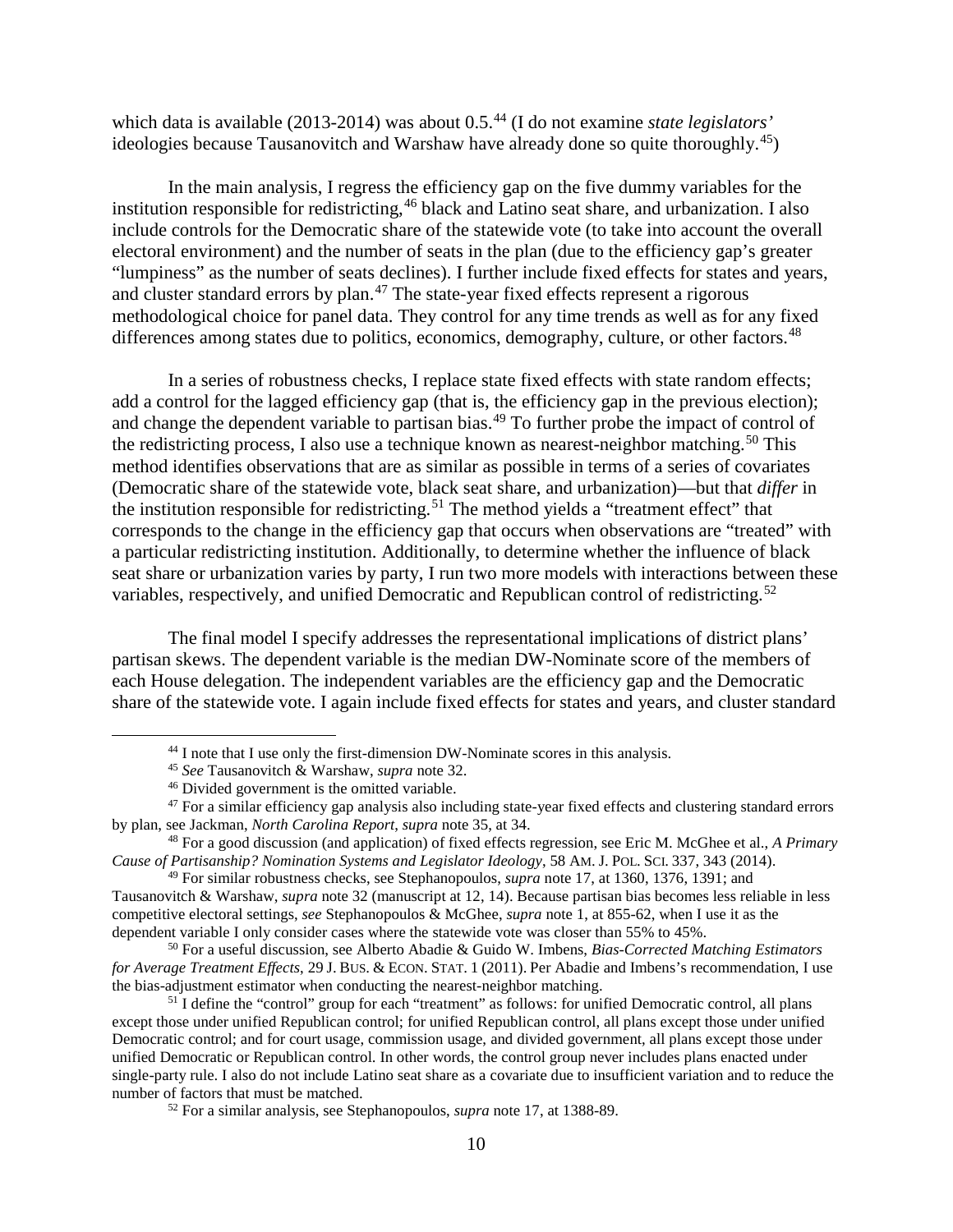errors by state. And to establish robustness, I add a control for the lagged median DW-Nominate score; replace the median with the average DW-Nominate score; and replace the efficiency gap with partisan bias.

#### III. RESULTS

#### <span id="page-12-1"></span><span id="page-12-0"></span>*A. Main Analysis*

Beginning with the main analysis, Tables 1 and 2 in the Appendix display the results of the state house and congressional models, respectively.[53](#page-12-2) In both models, unified Democratic control of redistricting is statistically significant and associated with a pro-Democratic shift in the efficiency gap of  $\overline{3}$  to  $\overline{3}$ .  $\overline{5}$  percentage points.<sup>[54](#page-12-3)</sup> Unified Republican control is also statistically significant, but interestingly, its impact is about twice as large at the congressional level (about - 4.5 percentage points) as at the state house level (roughly -2 percentage points). Neither commission usage nor court usage rises to statistical significance in the state house model; in the congressional model, commission usage again fails to do so, but court usage results in a pro-Democratic shift in the efficiency gap of about 3 percentage points.

Turning to minority representation, there is a negative and statistically significant relationship between black seat share and the efficiency gap at both the state house and congressional levels. That is, as black legislators win more seats, the efficiency gap moves in a Republican direction. There is no such relationship, however, between Latino seat share and the efficiency gap in either state house or congressional elections. Lastly, urbanization is negatively and significantly linked to the efficiency gap at the state house level but not at the congressional level. It is thus only at the former level that Republicans perform better in more urbanized states (and Democrats enjoy an edge in more rural ones).

To make these results more concrete, Figure 1 shows the impact on the efficiency gap of adopting a particular redistricting institution and of increasing each of the continuous variables (black seat share, Latino seat share, and urbanization) by one standard deviation.<sup>[55](#page-12-4)</sup> (The left panel is for state houses; the right panel is for congressional delegations.) A few points stand out from the charts. First, the efficiency gap effects are generally larger at the congressional level than at the state house level. This is likely because congressional delegations typically have fewer seats than state houses, meaning that each congressional seat that changes hands represents a more sizable gain or loss in percentage point terms. Second, the confidence interval for commission usage at the congressional level is larger than for any other redistricting institution. The probable explanation is that not many observations involve congressional plans designed by commissions (only 37 out of 512), and a few of these plans exhibited highly variable efficiency gaps.

 <sup>53</sup> *See infra* app. tbls.1-2.

<span id="page-12-3"></span><span id="page-12-2"></span><sup>&</sup>lt;sup>54</sup> Again, divided government is the omitted variable. The coefficients therefore represent the impact of adopting a particular redistricting institution relative to the benchmark of divided government.

<span id="page-12-4"></span><sup>&</sup>lt;sup>55</sup> For the sake of simplicity, I omit the control variables (the Democratic share of the statewide vote and the number of seats in each plan) from the figure.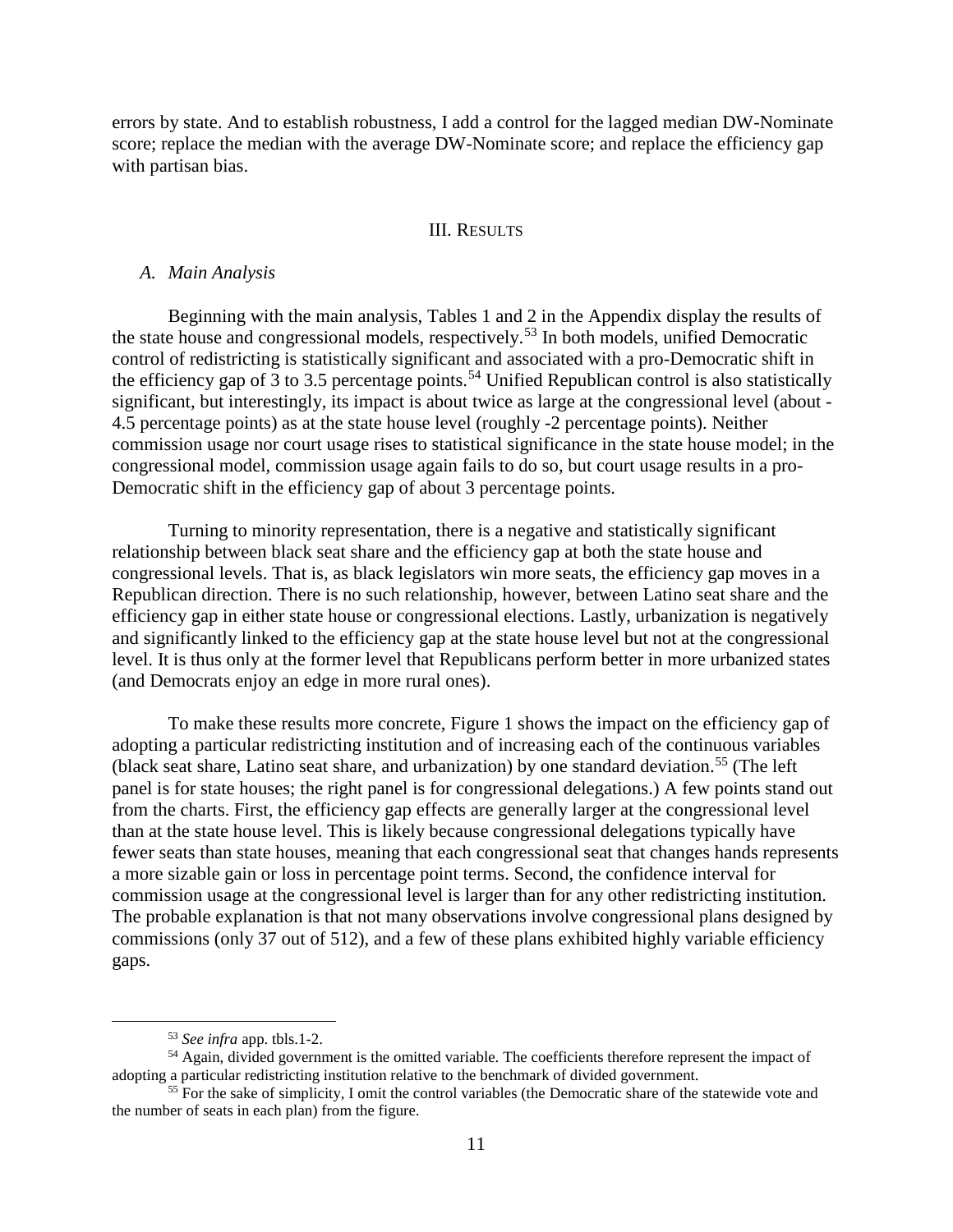Third, the substantive impact of increasing black seat share by one standard deviation is quite small: only about a 1 percentage point shift in the efficiency gap in a Republican direction. Thus even though the negative relationship between black seat share and the efficiency gap is statistically significant, it is not particularly meaningful in practical terms. And fourth, in contrast, the substantive impact of increasing urbanization by one standard deviation is considerable—roughly equivalent to switching from divided government to unified Republican control of redistricting. However, the confidence interval for urbanization is also large, especially at the congressional level, and explains why the variable fails to attain statistical significance in that model despite its seemingly sizable effect.

These results are mostly confirmed by the robustness checks.<sup>[56](#page-13-0)</sup> Unified Democratic control remains statistically significant in all of the alternative state house models and in all but one of the alternative congressional models. Unified Republican control stays statistically significant in every other model permutation. Commission usage fails to attain significance in every state house model and in all but one congressional model. Court usage remains statistically insignificant in every state house model, and significant in one additional congressional model. Black seat share continues to have a negative and statistically significant relationship with the efficiency gap in four of the six alternative models. Latino seat share never exhibits a significant relationship. And urbanization remains a statistically significant driver of the efficiency gap in two of the other three state house models, while it remains insignificant in all of the other congressional models. We can conclude, then, that the outcomes of the main analysis are strongly corroborated by the additional testing.



FIGURE 1: EFFICIENCY GAP IMPACTS FROM REGRESSION ANALYSIS

The left panel is for state house elections; the right panel is for congressional elections. The point estimates represent the impact on the efficiency gap of adopting a particular redistricting institution or increasing a continuous variable by one standard deviation. The bars to the left and right of the point estimates denote 95% confidence intervals.

<span id="page-13-0"></span> <sup>56</sup> These checks are also displayed in Tables 1 and 2 in the Appendix. *See infra* app. tbls.1-2.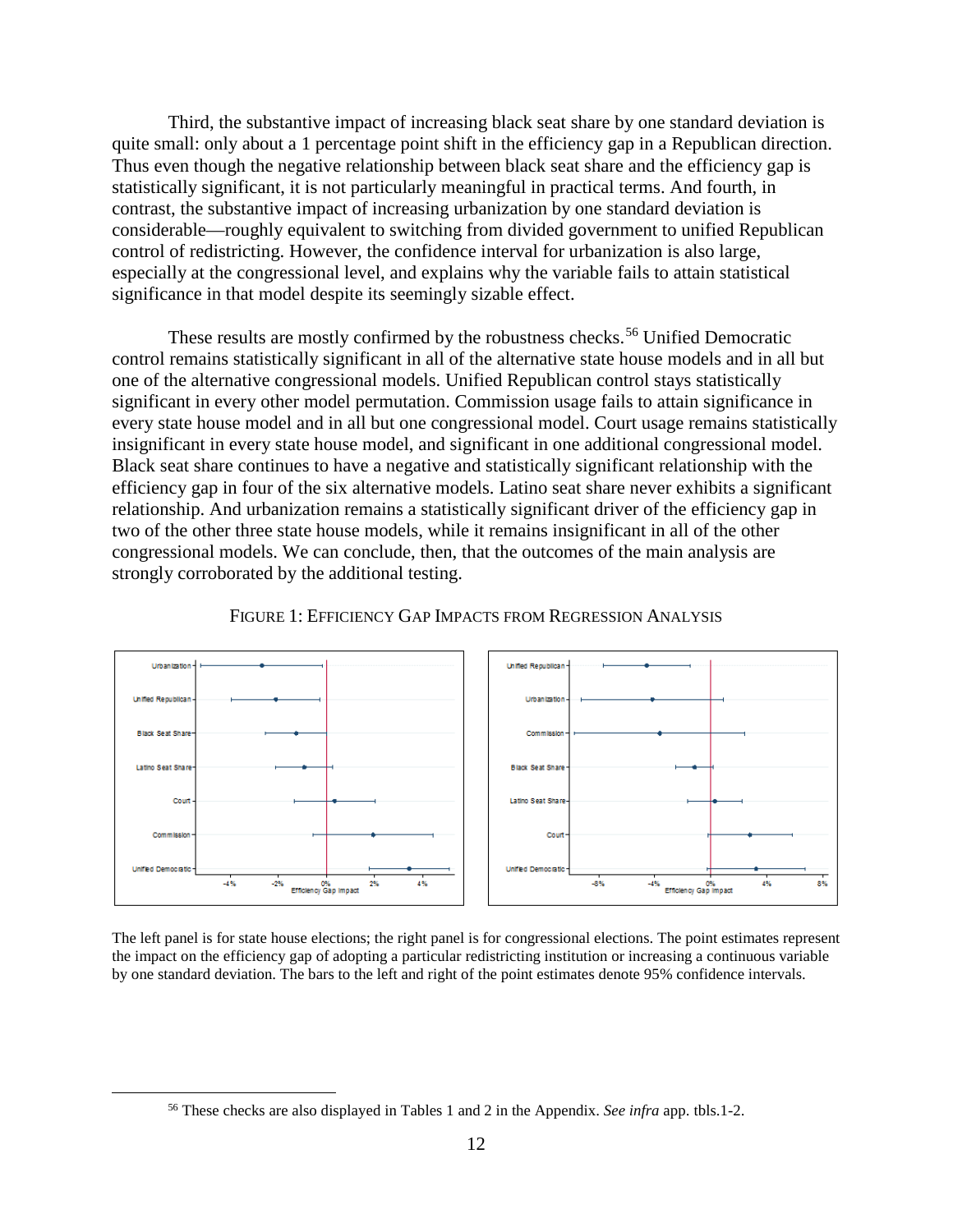#### <span id="page-14-0"></span>B. *Nearest-Neighbor Matching*

I turn next to the nearest-neighbor matching, which further illuminates how different redistricting institutions affect the efficiency gap. (The technique can be used only for categorical variables, and so is inapplicable to the continuous variables in the preceding analysis.) Figure 2 depicts the efficiency gap impact of "treating" an observation with a particular institution—that is, comparing that observation to another entry that is as similar as possible in terms of several covariates, but that differs in the author of its district plan.<sup>[57](#page-14-1)</sup> Again, the left panel is for state houses, while the right panel is for congressional delegations. Because there is some evidence that unified control of redistricting has become more potent in recent years,[58](#page-14-2) the charts include separate estimates for the entire modern period, the 1970s and 1980s cycles, and the cycles from the 1990s to the present.

Starting with unified Democratic control, its treatment effect has been fairly constant at the state house level, varying only modestly between the 1972-1990 period (6.0%) and the 1992- 2014 period (4.3%). At the congressional level, in contrast, the impact of unified Democratic control on the efficiency gap rose dramatically between the 1970s and 1980s (1.6%) and the 1990s, 2000s, and 2010s (7.9%). Next, the treatment effect of unified Republican control nearly doubled at the state house level from the earlier period (-3.3%) to the later one (-5.4%). And its impact more than doubled at the congressional level (-3.8% to -10.5%).

With respect to redistricting commissions, their treatment effect was substantively small and statistically indistinguishable from zero at all times in state house elections. In congressional elections, their impact was larger but still statistically insignificant. Courts present a more mixed picture. For the entire modern period, the efficiency gap impact of a court-drawn plan was close to zero at the state house level but reasonably pro-Democratic at the congressional level (3.2%). At both levels, the impact of a court-drawn plan became somewhat more pro-Republican over time. Lastly, the treatment effect of divided government was consistently near zero and statistically insignificant in state house elections. But in congressional elections, its impact was quite pro-Republican (-5.3%), albeit less so over the last three cycles (-2.5%).

It is important to note that these results cannot be compared directly to the outputs of the earlier regression analysis. The benchmark for comparison is different: divided government in the regression analysis,<sup>[59](#page-14-3)</sup> as opposed to a control group of all other observations not under single-party rule here.<sup>[60](#page-14-4)</sup> The regression analysis also includes several controls absent here: Latino seat share, the number of seats in each plan, as well as the state and year fixed effects.

<span id="page-14-1"></span> <sup>57</sup> The makeup of the "control" group for each redistricting institution is described above. *See supra* note [51.](#page-11-9) However, the results are not appreciably different if *all* other observations are used as the control group. Nor do the results materially vary if the covariates are amended to include Latino seat share, black population share, Latino population share, the number of seats in a plan, and/or the election year. And no treatment effect is shown for commissions at the congressional level between 1972 and 1990 because none were used in this period (for cases in my database).

<span id="page-14-4"></span><span id="page-14-3"></span><span id="page-14-2"></span><sup>58</sup> *See* Jackman, *North Carolina Report*, *supra* note [35,](#page-10-0) at 34 (finding that unified Democratic control has its largest impact on the efficiency gap from 2002 to 2016, and that unified Republican control has its largest impact from 1992 to 2016).

<sup>59</sup> *See supra* note [46.](#page-11-10)

<sup>60</sup> *See supra* note [51.](#page-11-9)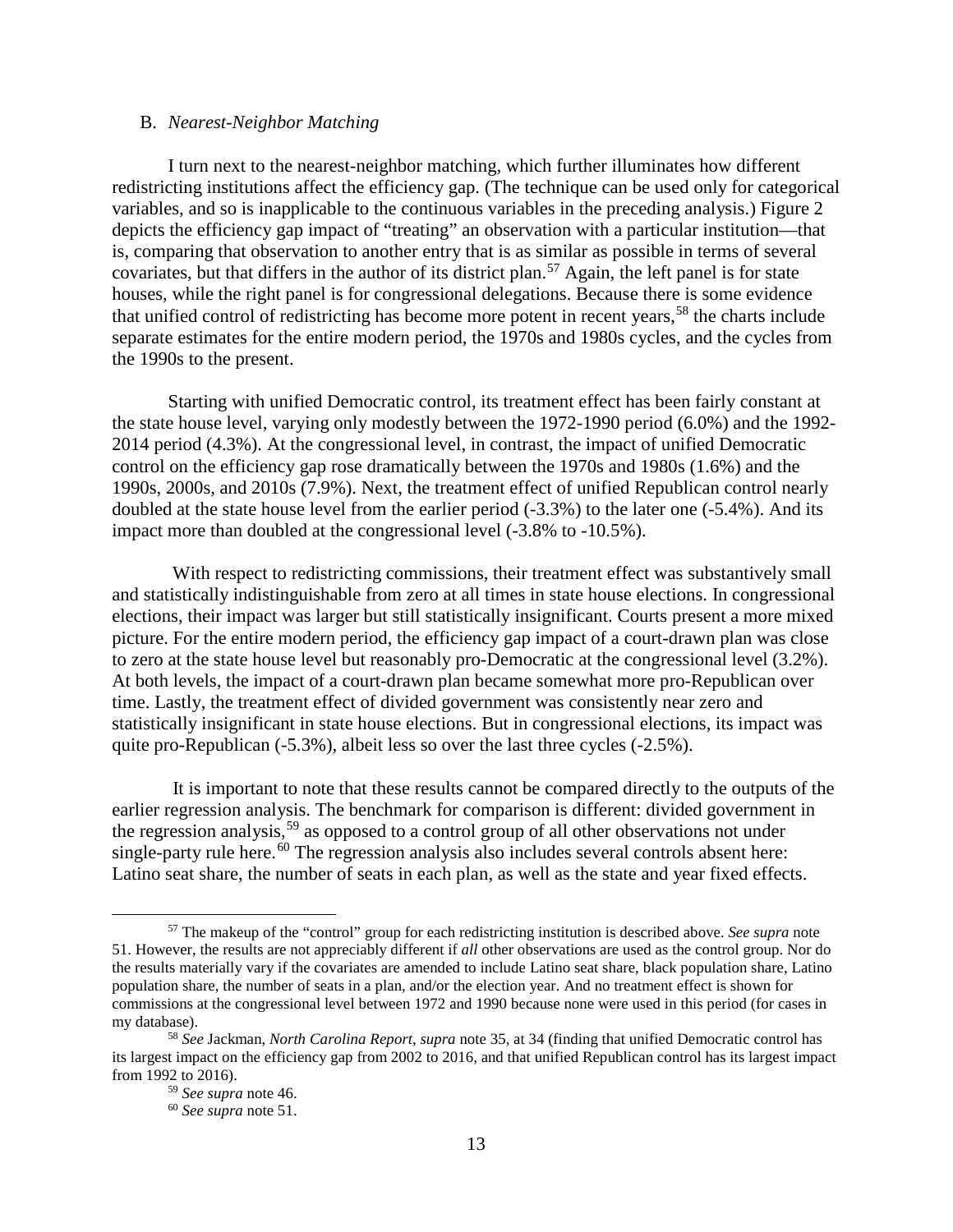Nevertheless, the consistency of the two techniques' outcomes is striking. In both cases, unified control of the state government consistently and sizably benefits the party in charge. In both cases, other redistricting institutions also tend to have small and uneven effects on the efficiency gap. The nearest-neighbor matching therefore adds detail to the portrait already painted—in particular, by showing how the impact of unified control has grown in recent years. But it does not unsettle any of the prior conclusions.





The left panel is for state house elections; the right panel is for congressional elections. The point estimates represent the "treatment effect" of adopting a particular redistricting institution, relative to a control group of other observations not under single-party rule. The bars to the left and right of the point estimates denote 95% confidence intervals.

#### <span id="page-15-0"></span>C. *Interactive Analysis*

The next analysis investigates whether the influence of black seat share and urbanization on the efficiency gap varies based on the party responsible for redistricting. Table 3 in the Appendix displays the results of state house and congressional models identical to those presented earlier—except that they now include interactions between unified Democratic control and black seat share and between unified Republican control and black seat share.<sup>[61](#page-15-1)</sup> Using these models, Figure 3 shows predicted efficiency gap values for different black seat shares in state houses and congressional delegations, under conditions of unified Democratic control, unified Republican control, and non-unified control.<sup>[62](#page-15-2)</sup> All other variables are held constant at their means. As before, the left panel is for state houses, while the right panel is for congressional delegations.

When neither party is solely responsible for redistricting, there is a negative relationship (statistically significant only in the congressional model) between black seat share and the efficiency gap. As black seat share increases from 0% to 15% (about a standard deviation above its mean), the efficiency gap declines from roughly 0% to -2% in the state house model, and

<span id="page-15-2"></span><span id="page-15-1"></span> <sup>61</sup> *See infra* app. tbl.3. I do not carry out this analysis for *Latino* seat share since there is no indication that it significantly affects the efficiency gap.

 $62$  I show black seat share up to approximately its 95th percentile, or 25%.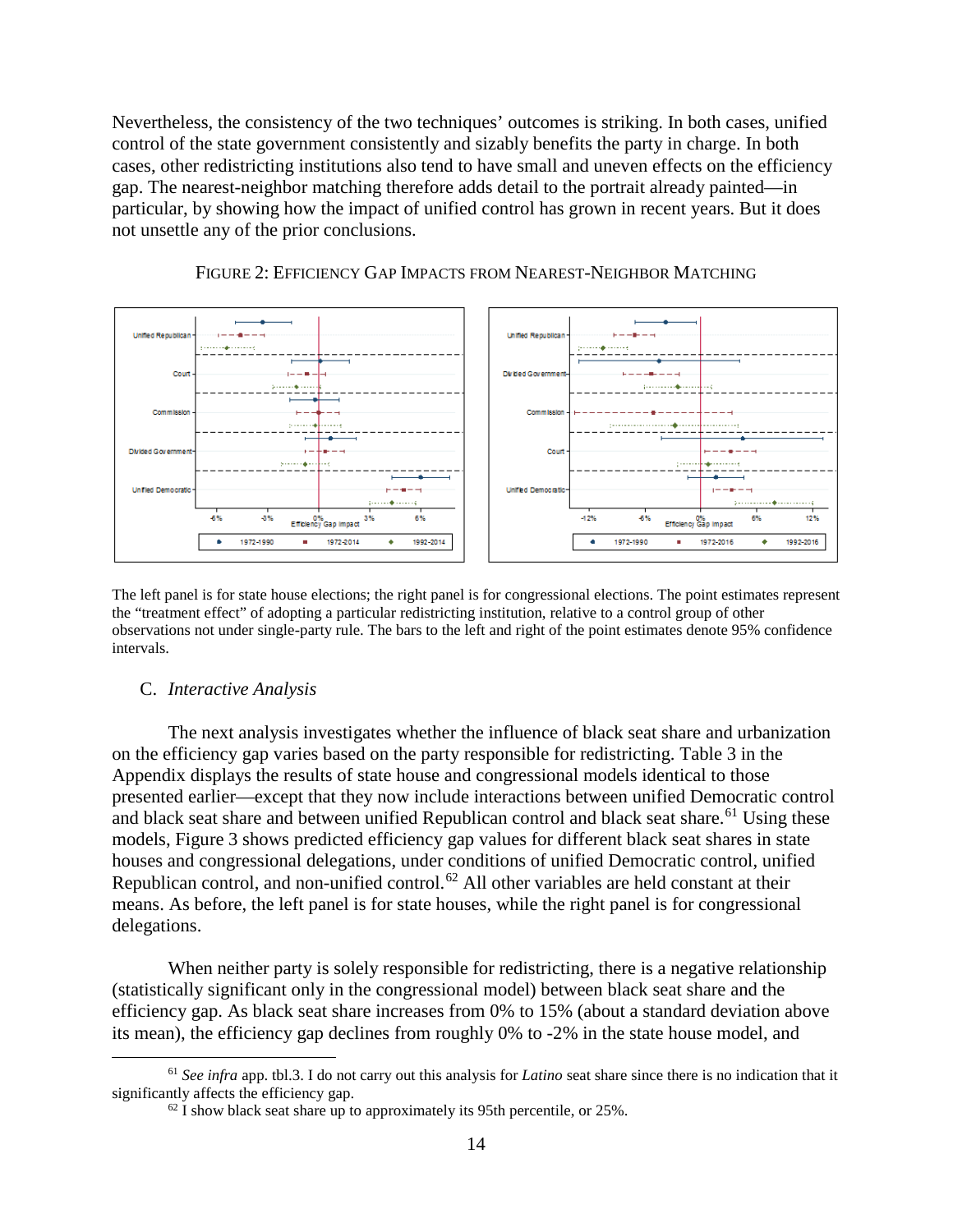from roughly 3% to -2% in the congressional model. This negative relationship is amplified by unified Republican control. Under this configuration, as black seat share rises from 0% to 15%, the efficiency gap falls from about -1% to -6% in the state house model, and from about 0% to - 7% in the congressional model. Unified Democratic control, on the other hand, transforms the relationship. At the state house level, it raises the efficiency gap at all levels of black seat share, so that as black seat share grows from 0% to 15%, the efficiency gap only drops from roughly 3% to 0%. And at the congressional level, unified Democratic control *reverses* the link, so that the efficiency gap *rises* from 3% to 4% as black seat share goes from 0% to 15%.



#### FIGURE 3: PREDICTED EFFICIENCY GAPS FOR DIFFERENT BLACK SEAT SHARES

The left panel is for state house elections; the right panel is for congressional elections. Predicted efficiency gaps are shown separately for the scenarios of unified Democratic control, unified Republican control, and non-unified control. Black seat share varies from 0% to 25%; all other variables are held constant at their means.

Table 4 in the Appendix repeats this analysis, only this time with urbanization interacted with unified Democratic control and unified Republican control.<sup>[63](#page-16-0)</sup> Figure 4 depicts predicted efficiency gap values for different levels of urbanization in state houses and congressional delegations, under conditions of unified Democratic control, unified Republican control, and non-unified control.<sup>[64](#page-16-1)</sup> Again, all other variables are held constant at their means, the left panel is for state houses, and the right panel is for congressional delegations.

When neither party has full line-drawing authority, there is a negative and statistically significant relationship between urbanization and the efficiency gap. As urbanization increases from 60% to 80% (or about a standard deviation below to a standard deviation above its mean), the efficiency gap declines from roughly 2% to -3% in the state house model, and from roughly 10% to -2% in the congressional model. This negative relationship becomes somewhat (though not statistically significantly) stronger under unified Republican control. Under this configuration, as urbanization rises from 60% to 80%, the efficiency gap falls from about -1% to -5% in the state house model, and from about 6% to -6% in the congressional model. The relationship is also alleviated only modestly (and not statistically significantly) by unified

<span id="page-16-0"></span> <sup>63</sup> *See infra* app. tbl.4.

<span id="page-16-1"></span><sup>&</sup>lt;sup>64</sup> I show urbanization from roughly its 10th percentile (50%) to its 90th percentile (90%).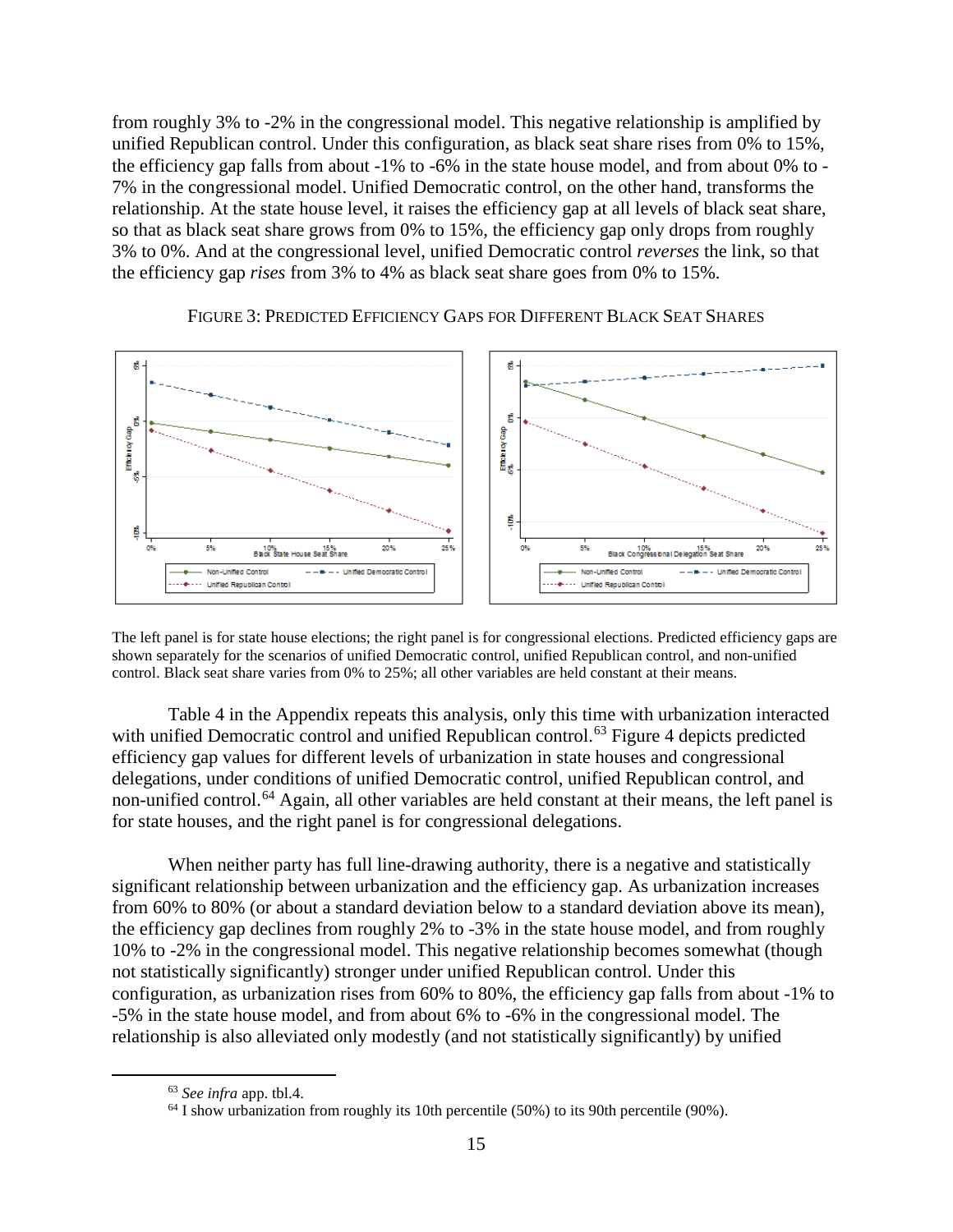Democratic control. With Democrats in charge of redistricting, as urbanization grows from 60% to 80%, the efficiency gap drops from roughly 4% to 1% in the state house model, and from roughly 10% to 2% in the congressional model.

There is an interesting difference, then, in how black seat share and urbanization interact with party control. Both parties are able to manipulate the link between black seat share and the efficiency gap—Republicans by tilting plans further in their favor as black representation increases, Democrats by negating the connection between black representation and partisan fairness altogether. In contrast, neither party has the capacity to sway substantially the relationship between urbanization and the efficiency gap. This relationship does shift in each party's direction when it is solely responsible for redistricting, but not to the point of statistical significance.

What accounts for this contrast? A likely explanation is that black seat share is a more *malleable* variable than urbanization. In other words, it is easier for each party to achieve a certain level of black representation *and* an efficiency gap that benefits it. Democrats simply create black-opportunity districts that elect black-preferred candidates by relatively slim margins; Republicans simply craft such districts that propel such candidates to overwhelming victories. Urbanization, on the other hand, may be harder for the parties to finesse. In a highly urbanized state, for example, Democrats may have little choice but to design numerous heavily Democratic districts in the urban core. In a more rural state, similarly, Republicans may be constrained in cracking or packing Democratic voters who are dispersed relatively evenly. This is not to say, of course, that urbanization is destiny for purposes of partisan fairness. The point is only that the natural pull of urbanization may be more difficult for the parties to resist than that of black representation.



FIGURE 4: PREDICTED EFFICIENCY GAPS FOR DIFFERENT LEVELS OF URBANIZATION

The left panel is for state house elections; the right panel is for congressional elections. Predicted efficiency gaps are shown separately for the scenarios of unified Democratic control, unified Republican control, and non-unified control. Urbanization varies from 50% to 90%; all other variables are held constant at their means.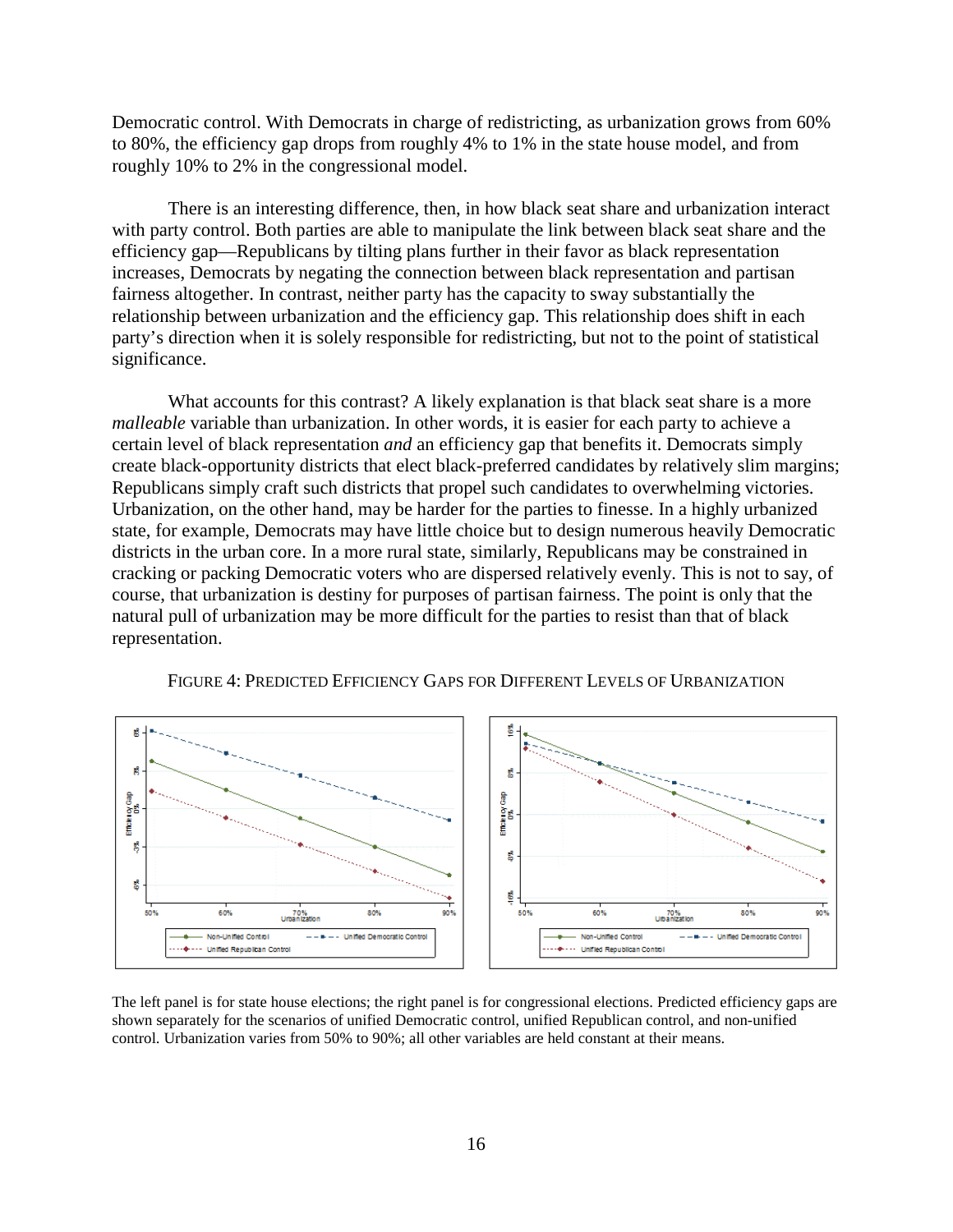#### <span id="page-18-0"></span>D. *Representational Analysis*

The final analysis considers the representational implications—not the causes—of district plans' partisan tilts. Before getting to the regression results, Figure 5 plots the median DW-Nominate score of each congressional delegation versus the Democratic share of the statewide vote.<sup>[65](#page-18-1)</sup> Separate lowess curves are included for plans with large Democratic efficiency gaps (greater than 10%), large Republican efficiency gaps (less than -10%), and intermediate efficiency gaps (between -10% and 10%). About one-tenth of plans have efficiency gaps greater than 10%, and roughly another one-tenth have efficiency gaps less than -10%, rendering this a logical cutoff.<sup>[66](#page-18-2)</sup>

Figure 5 is notable in at least two respects. First, and most importantly, for values of the Democratic share of the statewide vote near 50%, there are dramatic differences in the median DW-Nominate score among plans with pro-Democratic, pro-Republican, and intermediate efficiency gaps. At the 50% point, for instance, a plan with a pro-Democratic efficiency gap typically has a median DW-Nominate score around -0.2, a plan with an intermediate efficiency gap typically has a DW-Nominate median around 0, and a plan with a pro-Republican efficiency gap typically has a DW-Nominate median around 0.4. This means that switching from a pro-Democratic to a pro-Republican plan—while keeping constant the partisan preferences of the electorate—shifts the DW-Nominate median by about 0.6, or roughly 2 standard deviations, in a conservative direction. This is plainly a very large effect.

Second, this effect stays similarly large for Democratic vote shares well below 50%, but it mostly evaporates for Democratic vote shares well above 50%. In fact, as the Democratic vote share approaches 60%, the median DW-Nominate score is almost the same whether a plan has a pro-Democratic, a pro-Republican, or an intermediate efficiency gap. This indicates that when either party has the advantage in a heavily Democratic state, the additional members it elects are not ideologically extreme. Conversely, in a heavily Republican state, extra Democrats (elected under a pro-Democratic plan) are quite liberal, while extra Republicans (elected under a pro-Republican) plan are very conservative.

Figure 5 suggests that pro-Democratic (pro-Republican) efficiency gaps are associated with more liberal (more conservative) congressional delegations, even holding constant states' electoral environments. The model reported in Table 5 in the Appendix confirms this expectation.<sup>[67](#page-18-3)</sup> The coefficient for the efficiency gap is statistically significant and substantively large, controlling for the Democratic share of the statewide vote and including state and year fixed effects. In fact, a shift in the efficiency gap from 10% to -10% yields a shift in the median DW-Nominate score of about 0.3, or roughly 0.8 standard deviations, in a conservative direction. Thus even when a host of additional variables are considered, the impact of the efficiency gap on congressional representation remains almost as impressive as in the initial correlational analysis.

<span id="page-18-1"></span> $<sup>65</sup>$  For the sake of symmetry, I truncate the Democratic share of the statewide vote at 40% and 60%. This</sup> captures about 90% of observations.

<span id="page-18-3"></span><span id="page-18-2"></span><sup>&</sup>lt;sup>66</sup> *Cf.* Connor v. Finch, 431 U.S. 407, 418 (1977) (declaring that "'under 10%' [population] deviations . . . [are] of prima facie constitutional validity").

<sup>67</sup> *See infra* app. tbl.5.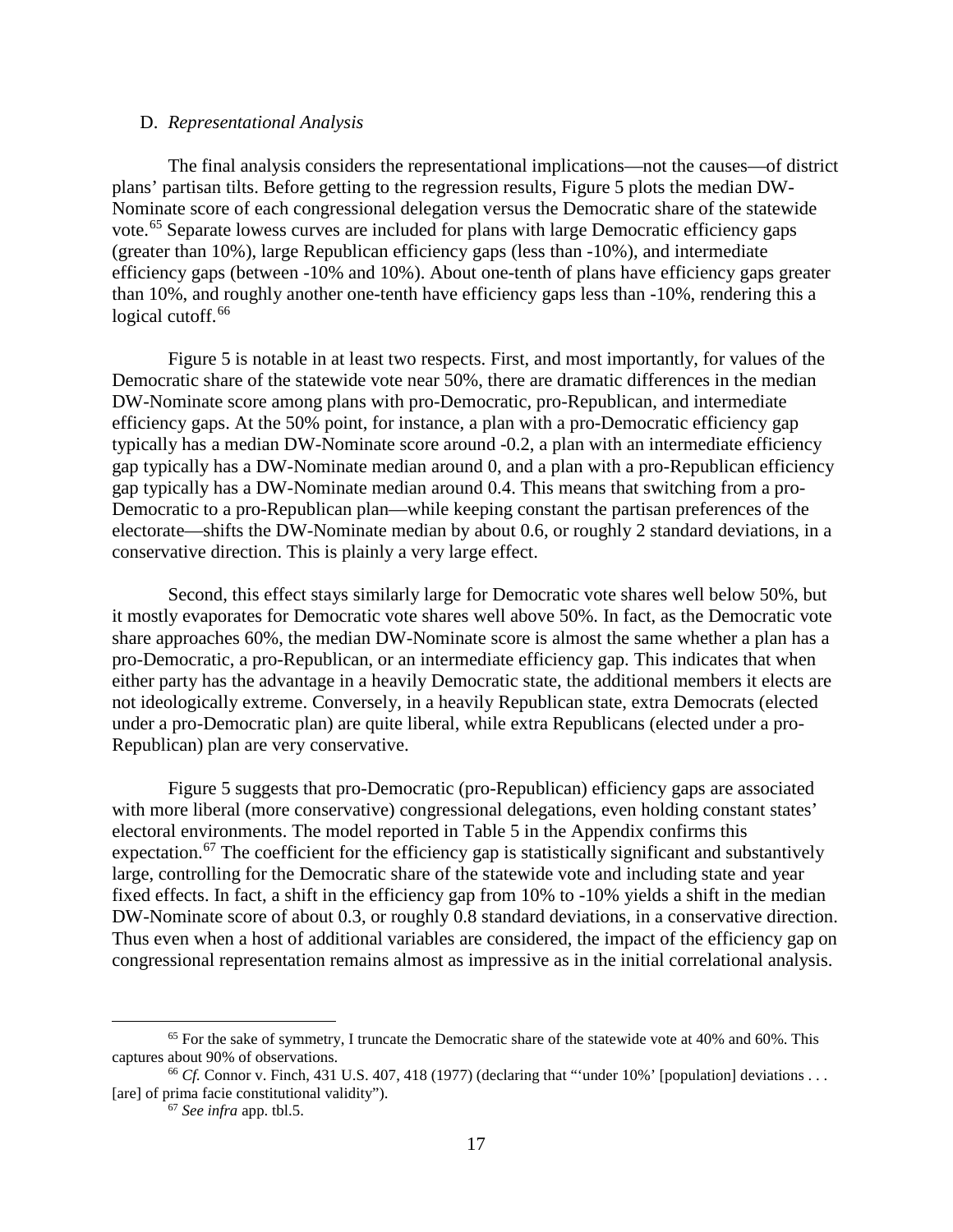This conclusion is bolstered by the robustness checks also reported in Table 5.<sup>[68](#page-19-1)</sup> The coefficient for the efficiency gap stays statistically significant—and substantively large—when a control is added for the lagged DW-Nominate median and when the dependent variable is switched from the median to the average DW-Nominate score of each congressional delegation.<sup>[69](#page-19-2)</sup> Even when the efficiency gap is replaced as an independent variable by partisan bias, the coefficient for the latter is statistically significant and substantively large as well. We can therefore be highly confident that district plans' partisan skews indeed have representational consequences. Pro-Democratic plans make House delegations markedly more liberal; pro-Republican plans do the same but in the opposite direction.

FIGURE 5: MEDIAN DW-NOMINATE SCORE VERSUS STATEWIDE DEMOCRATIC VOTE SHARE



Scatter plot of congressional delegations' median DW-Nominate scores versus states' Democratic vote shares in the preceding congressional election. Separate lowess curves are plotted for plans with large Democratic efficiency gaps (greater than 10%), large Republican efficiency gaps (less than -10%), and intermediate efficiency gaps (between - 10% and 10%).

## IV. IMPLICATIONS

<span id="page-19-0"></span>The above findings can be distilled into a series of stylized facts about the causes and consequences of gerrymandering. *First*, unified control of the redistricting process significantly benefits the party in charge—indeed, to a greater extent than any other variable. *Second*, other redistricting institutions do not sizably or consistently advantage either party. *Third*, greater

 <sup>68</sup> *See infra* app. tbl.5.

<span id="page-19-2"></span><span id="page-19-1"></span> $^{69}$  Specifically, a shift in the efficiency gap from 10% to -10% yields a shift in the average DW-Nominate score of about 0.13, or roughly 0.0037 standard deviations, in a conservative direction. The DW-Nominate average has a smaller standard deviation than the DW-Nominate median (0.2 versus 0.3), likely because in a polarized Congress, flipped seats can sometimes drastically change the delegation median while only somewhat shifting its mean.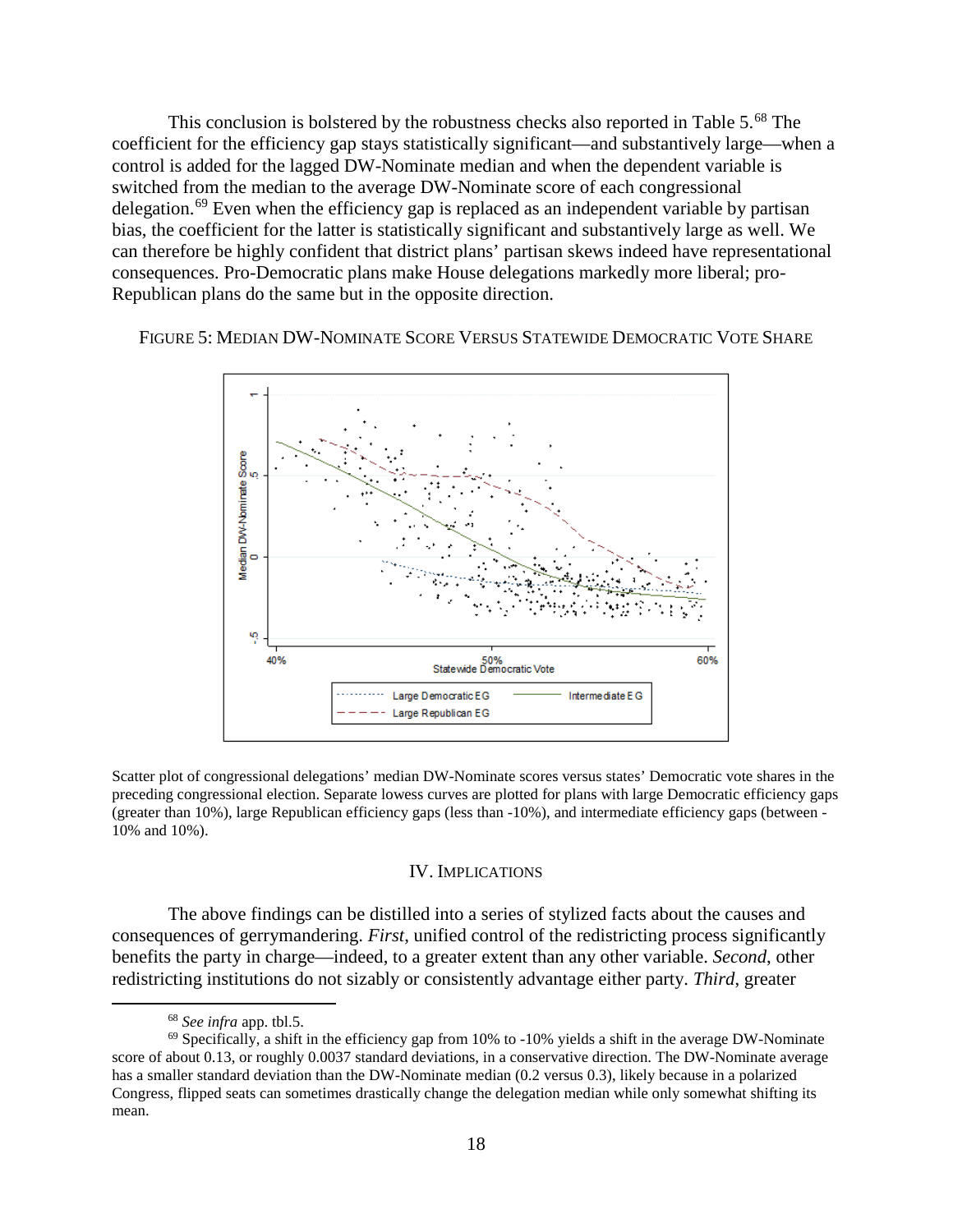black representation (but not greater Latino representation) leads to slightly larger pro-Republican skews (but not when Democrats are responsible for redistricting). *Fourth*, greater urbanization yields modestly larger pro-Republican tilts, and this effect is mostly unmediated by partisan control. And *fifth*, the partisan fairness of congressional plans dramatically influences the representational distortion of House delegations.

What do these facts mean for scholars, courts, and reformers? Starting with scholars, the results confirm the conclusions of two bodies of existing work. One of these bodies has found, using simple comparisons and cross-sectional analyses, that unified control of the redistricting process considerably benefits the party in charge.<sup>[70](#page-20-0)</sup> This finding turns out to hold even when far more data—and far more rigorous techniques—are employed in the analysis.<sup>[71](#page-20-1)</sup> The other strand in the literature is Tausanovitch and Warshaw's study showing that large efficiency gaps substantially shift state houses' ideological midpoints as well as states' enacted policies.<sup>[72](#page-20-2)</sup> At least with respect to representation, the same is true at the congressional level: pro-Democratic (pro-Republican) efficiency gaps strongly push House delegations' median ideal points to the left  $(right)$ .<sup>[73](#page-20-3)</sup>

On the other hand, the results tend to undercut earlier work that has stressed the pro-Republican implications of minority representation<sup>[74](#page-20-4)</sup> and political geography.<sup>[75](#page-20-5)</sup> As to minority representation, the shares of state house and congressional seats held by America's largest minority group, Latinos, have no effect at all on the efficiency gap. Greater black representation does shift the efficiency gap in a Republican direction—but only marginally, by about 1 percentage point when black seat share increases by a full standard deviation. And even this small swing disappears when Democrats are responsible for redistricting.<sup>[76](#page-20-6)</sup> Likewise, as to political geography, urbanization has a statistically significant and pro-Republican impact at the state house level but *not* at the congressional level. Even at the state house level, a rise in urbanization of one standard deviation pushes the efficiency gap by only about 3 percentage points in a Republican direction. And such a rise, of course, is highly unrealistic in any reasonable timeframe; the average state's level of urbanization changes by only about 2 percentage points (or one-seventh of a standard deviation) per *decade*. [77](#page-20-7)

Beyond challenging the conventional wisdom in certain respects, and validating it in others, the results suggest several promising avenues for future research. First, it would be worthwhile to find out if the same conclusions hold for *other* measures of partisan fairness.[78](#page-20-8) I substituted partisan bias for the efficiency gap as a robustness check in each set of models, and determined that this substitution made little substantive difference. But I did not subject partisan

<span id="page-20-6"></span><span id="page-20-5"></span><span id="page-20-4"></span><span id="page-20-3"></span><span id="page-20-2"></span><span id="page-20-1"></span><span id="page-20-0"></span> <sup>70</sup> *See supra* notes [9-](#page-5-3)[12](#page-6-7) and accompanying text. Note also that Gelman and King used a multiyear model with state fixed effects in their analysis. *See* Gelman & King, *supra* note [2,](#page-2-7) at 550.

<sup>71</sup> *See supra* Parts III.A-B.

<sup>72</sup> *See* Tausanovitch & Warshaw, *supra* note [32.](#page-9-5)

<sup>73</sup> *See supra* Part III.D.

<sup>74</sup> *See supra* notes [19](#page-7-1)[-21](#page-7-11) and accompanying text.

<sup>75</sup> *See supra* notes [26](#page-8-7)[-30](#page-8-8) and accompanying text.

<sup>76</sup> *See supra* Parts III.A, III.C.

<span id="page-20-7"></span><sup>77</sup> *See supra* Parts III.A, III.C; *see also Census Urbanization Data*, *supra* note [41.](#page-10-10)

<span id="page-20-8"></span><sup>78</sup> *See supra* note [7](#page-5-4) and accompanying text.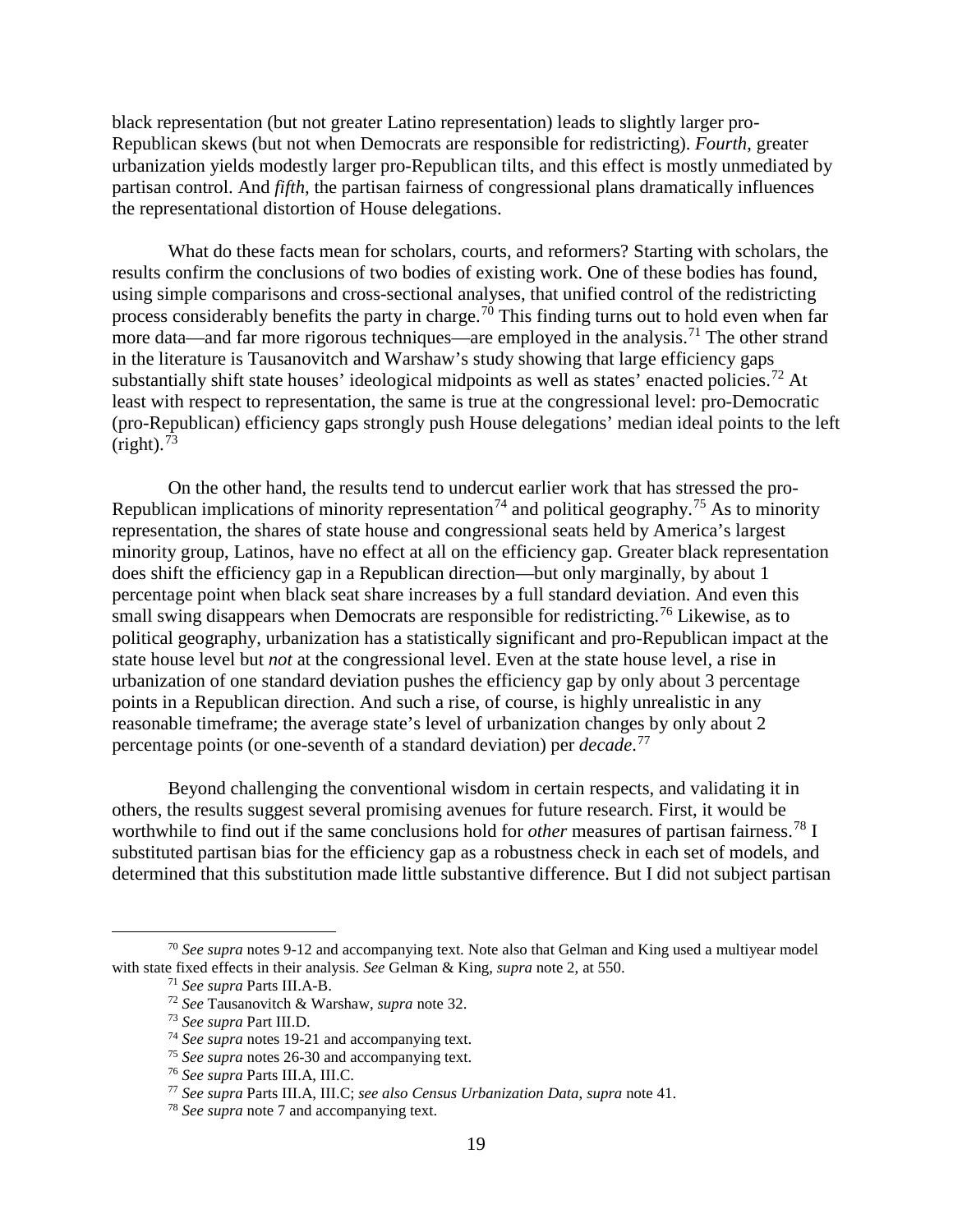bias to the same array of tests as the efficiency gap, and I did not analyze other partisan fairness metrics at all.

Second, it would be advisable to incorporate states' redistricting criteria—compactness, respect for political subdivisions, respect for communities of interest, and so on—into the models, as well as data on how closely these criteria are actually heeded. Most states must abide by at least some line-drawing requirements, and both the existence and the extent of compliance with these rules may affect plans' partisan fairness.<sup>[79](#page-21-0)</sup> And third, as I mentioned earlier, urbanization is a suboptimal proxy for political geography because it does not directly capture the spatial distribution of Democratic or Republican voters.[80](#page-21-1) Better metrics *do* exist, like the isolation index (for the average party member living in a given geographic unit, what share of her neighbors in the unit belong to the same party) and global Moran's I (a measure of spatial autocorrelation indicating the degree to which Democrats or Republicans are geographically clustered).<sup>[81](#page-21-2)</sup> However, these metrics have not yet been computed for many states over many years because the necessary geocoded, precinct-level election results have not been available. If and when this data does become accessible, it may shed more light on how political geography and partisan fairness are intertwined.

Turning from scholars to courts, one of the main arguments advanced by states sued for partisan gerrymandering is that their plans' partisan skews are the product of political geography and compliance with the Voting Rights Act—not partisan intent. In *Whitford v. Gill*, for example, Wisconsin claimed (and a dissenting judge agreed) that "urban, more Democratic, voters are more closely packed together than suburbanites and farmsteaders, who lean more Republican but who are interspersed with lots of Democrats nonetheless."[82](#page-21-3) "Wisconsin's political geography" therefore allegedly "result[ed] in hundreds of thousands of 'wasted' votes in inevitable landslide Democratic victories."[83](#page-21-4) Similarly, Wisconsin (and the dissenting judge) stressed that many "heavily Democratic inner-city wards in Milwaukee" that were "between 93% and 95% Black" were placed in districts that were drawn "with an eye to Voting Rights Act concerns."[84](#page-21-5) The VRA thus "naturally packed Democratic voters in Milwaukee."[85](#page-21-6)

This Article's findings help to rebut such assertions. As to political geography, not only is the impact of urbanization on the efficiency gap comparatively modest, but Wisconsin is not even an especially urbanized state. In fact, it is somewhat *less* urbanized than the average state,

<span id="page-21-0"></span> <sup>79</sup> For a first pass at this sort of analysis, see Stephanopoulos, *supra* note [15,](#page-6-9) at 710-11 (including several redistricting criteria in partisan fairness models covering only the 1992-2012 period and lacking fixed effects). *See also generally* JONATHAN WINBURN, THE REALITIES OF REDISTRICTING: FOLLOWING THE RULES AND LIMITING GERRYMANDERING IN STATE LEGISLATIVE REDISTRICTING (2008) (arguing that state requirements that political subdivisions be respected reduced gerrymandering in the 2000 cycle).

<sup>80</sup> *See supra* note [24](#page-7-12) and accompanying text.

<span id="page-21-6"></span><span id="page-21-5"></span><span id="page-21-4"></span><span id="page-21-3"></span><span id="page-21-2"></span><span id="page-21-1"></span><sup>81</sup> *See* Kenneth R. Mayer, *Rebuttal Report: Response to Expert Reports of Sean Trende and Nicholas Goedert* 16-18 (Mar. 31, 2016) (using both of these metrics to analyze the geographic distribution of Democrats and Republicans in Wisconsin).

<sup>82</sup> 2016 WL 6837229, at \*96 (Griesbach, J., dissenting).

<sup>83</sup> *Id.* at \*73.

<sup>84</sup> *Id.* at \*93 n.16, \*95 & n.18.

<sup>85</sup> *Id.* at \*93.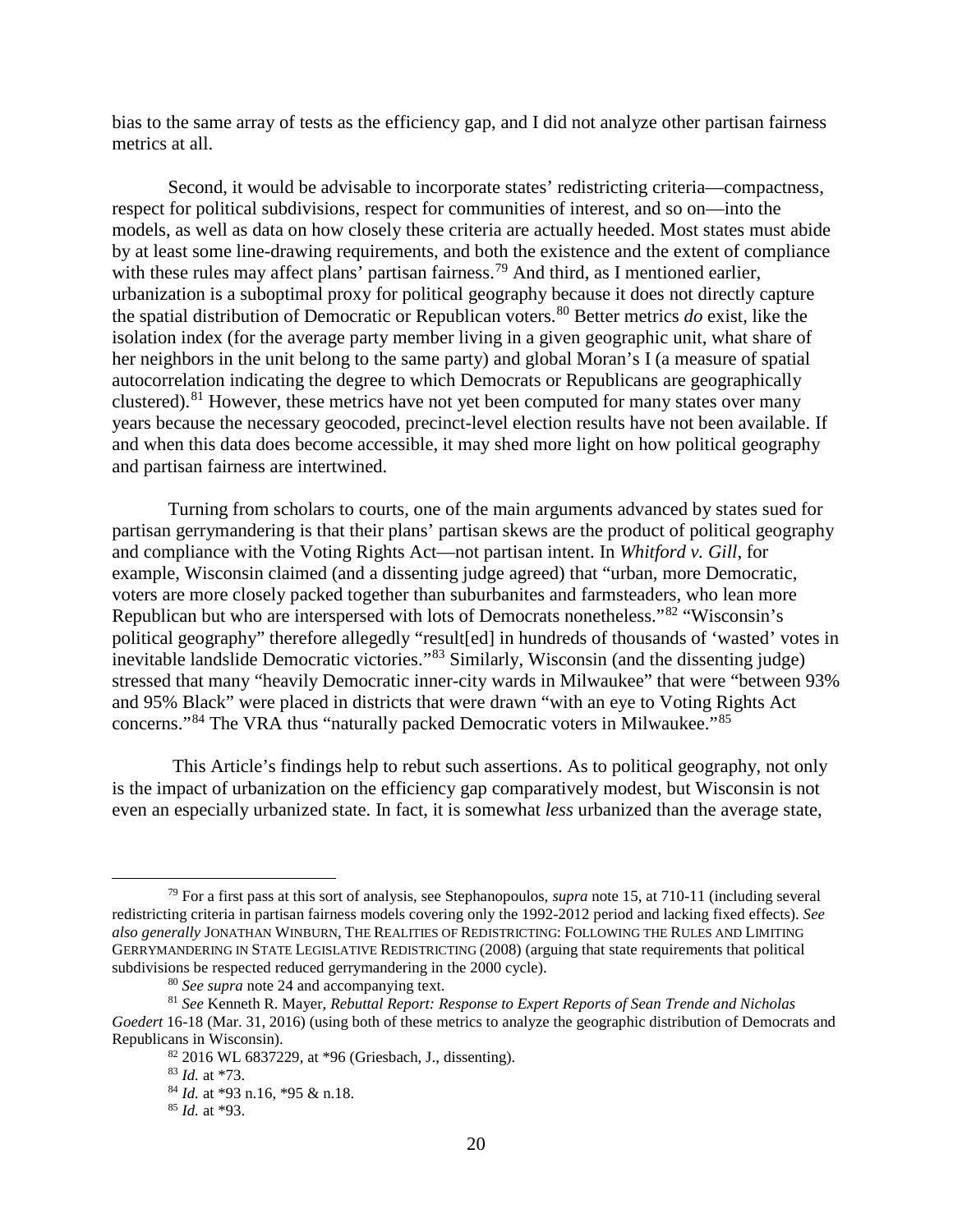meaning that its political geography mildly favors *Democrats* relative to the national mean.<sup>[86](#page-22-0)</sup> As to VRA compliance, analogously, if greater black representation slightly benefits Republicans in Wisconsin, it does so only because Republicans drew the district lines. There would likely be no connection between black seat share and partisan fairness if Democrats had been responsible for redistricting. Moreover, only 3% of Wisconsin's state house seats are represented by African Americans.<sup>[87](#page-22-1)</sup> At this low level of black representation (relative to the country as a whole), the variable actually advantages *Democrats* regardless of the redistricting institution.

The Article's relevance to courts, though, may ultimately stem less from these sorts of empirical details, and more from the link it establishes between partisan unfairness and representational distortion. The only reason for courts to try to police partisan gerrymandering is their belief that the practice subverts democratic values and will not cease in the absence of judicial intervention.<sup>[88](#page-22-2)</sup> *Whether* the practice subverts democratic values, however, has been an open question until now.[89](#page-22-3) It obviously produces discrepancies between parties' seat and vote shares, but these gaps are not necessarily tantamount to a democratic malfunction. What *is* undeniably a democratic malfunction, though, is representation that does not reflect the ideological preferences of the electorate—representation that is much more liberal or much more conservative than voters actually want.<sup>[90](#page-22-4)</sup> And this is exactly the consequence of gerrymandering that the Article documents: at least at the congressional level, large efficiency gaps produce large shifts in the ideology of a House delegation's median member. Courts may therefore rest assured that their entry into this political thicket is theoretically justified. Representation itself, not just the alignment of parties' seat and vote shares, is imperiled by gerrymandering.

This threat is also highly pertinent to reformers. There are many practices that trouble good-government advocates: voting restrictions, unrestricted campaign expenditures, closed primaries, and so on. But few, if any, of these policies have the same confirmed connection with distorted representation as partisan gerrymandering. A strong case can be made, then, that reformers should prioritize gerrymandering above other ills that they seek to remedy. Most of these other ills do not drive a comparable wedge between voters and their representatives. (Or if they do, this effect has yet to be empirically demonstrated.<sup>91</sup>)

<span id="page-22-6"></span>Equally significantly for reformers, this Article's findings reveal that redistricting commissions do not generally benefit either party when they enact plans. Commissions, of course, are good-government advocates' preferred solution to partisan gerrymandering—an

<span id="page-22-0"></span> <sup>86</sup> According to the 2010 Census, Wisconsin was 70.2% urbanized, compared to a national average of 73.6%. *See Census Urbanization Data*, *supra* note [41.](#page-10-10)

<span id="page-22-1"></span><sup>87</sup> As I noted earlier, I coded states' levels of black and Latino representation in a previous project. *See* 

<span id="page-22-2"></span><sup>&</sup>lt;sup>88</sup> The canonical work making this argument is JOHN HART ELY, DEMOCRACY AND DISTRUST: A THEORY OF JUDICIAL REVIEW (1980).

<span id="page-22-3"></span><sup>89</sup> More precisely, it has been an open question at the *congressional* level. At the *state house* level, Tausanovitch & Warshaw, *supra* note [32,](#page-9-5) have already shown that large efficiency gaps influence both the ideal point of the median legislator and enacted policy.

<span id="page-22-4"></span> $90$  At least, this is a malfunction under any democratic theory that values congruence between voters and their elected representatives. *See generally* Nicholas O. Stephanopoulos, *Elections and Alignment*, 114 COLUM. L. REV. 283 (2014).

<span id="page-22-5"></span> $91$  For an effort to measure the representational consequences of a host of electoral policies, see Nicholas O. Stephanopoulos et al., *The Realities of Electoral Reform*, 68 VAND. L. REV. 761 (2015).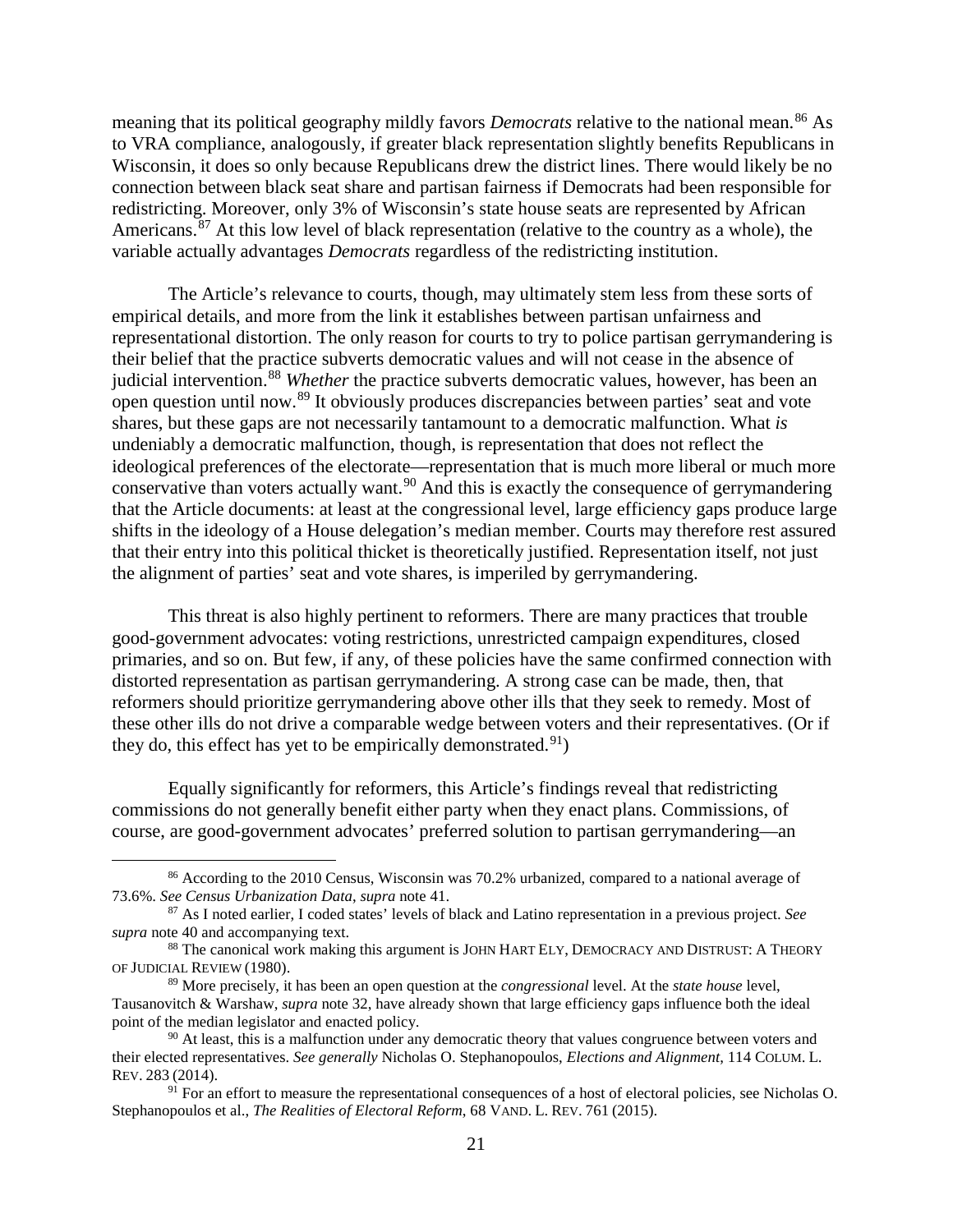institutional response that removes the power to draw district lines entirely from the hands of self-interested legislators.<sup>[92](#page-23-1)</sup> Commissions, it also turns out, are not a statistically significant driver of the efficiency gap at either the state house or the congressional level.<sup>[93](#page-23-2)</sup> Nor, according to the nearest-neighbor matching, does "treating" an observation by switching from some other institution to commission control push the efficiency gap in either party's direction—not in earlier redistricting cycles and not in more recent decades either.<sup>[94](#page-23-3)</sup> Reformers, then, should be heartened by this information as they lobby for commissions to be adopted in states across the country. Based on the historical record, there is little risk that these bodies will inadvertently assist either party.<sup>[95](#page-23-4)</sup>

#### **CONCLUSION**

<span id="page-23-0"></span>Recent advances in measuring partisan gerrymandering have not been matched by similar progress in understanding the practice's causes and consequences. Accordingly, this Article carries out the most rigorous examination to date of the factors that drive district plans' partisan skews and of these skews' representational implications. In a nutshell, the Article's conclusions are that single-party control of redistricting fosters partisan unfairness more than any other variable, and that such unfairness translates directly into ideologically distorted representation. These results are not necessarily surprising, but they establish that, at its core, gerrymandering is both a deliberate and a democratically debilitating phenomenon.

<span id="page-23-2"></span><span id="page-23-1"></span> <sup>92</sup> *See, e.g.*, Stephanopoulos, *supra* note [14,](#page-6-8) at 487-91 (presenting the theoretical case for redistricting commissions).

<sup>93</sup> *See supra* Part III.A.

<sup>94</sup> *See supra* Part III.B.

<span id="page-23-4"></span><span id="page-23-3"></span><sup>&</sup>lt;sup>95</sup> On the positive side of the ledger, there is also evidence that commissions reduce the size of the efficiency gap, *see* Stephanopoulos, *supra* note [14,](#page-6-8) at 496-501, and improve the ideological alignment between the median voter and the median state house member, *see* Stephanopoulos et al., *supra* note [91,](#page-22-6) at 813-15.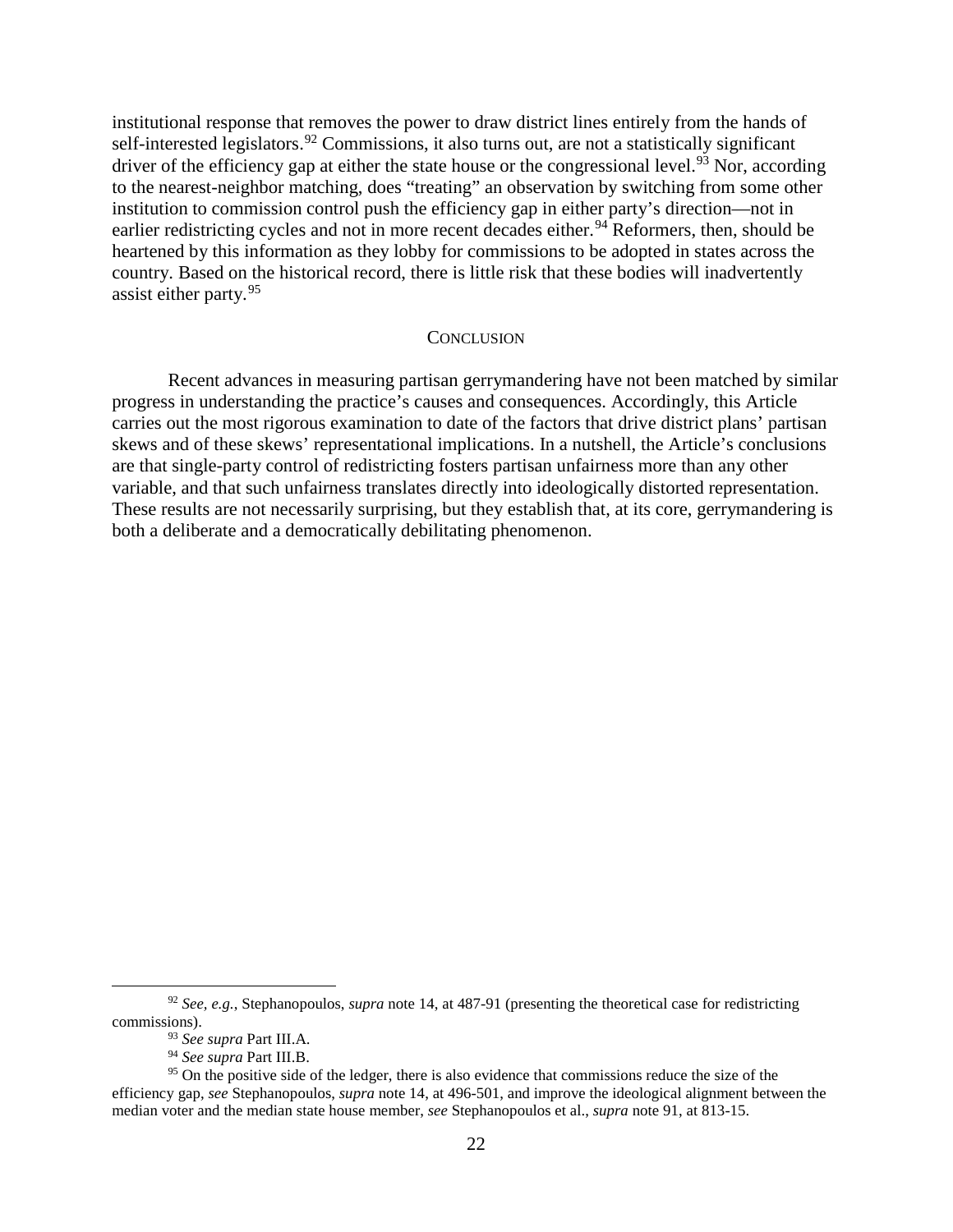## **APPENDIX**

|                                  | (1)         | (2)            | (3)           | (4)           |
|----------------------------------|-------------|----------------|---------------|---------------|
| <b>VARIABLES</b>                 | Main        | Random Effects | Lagged EG     | Partisan Bias |
|                                  |             |                |               |               |
| <b>Unified Democratic</b>        | $0.0345***$ | $0.0372***$    | $0.0222***$   | $0.0564***$   |
|                                  | (0.00839)   | (0.00937)      | (0.00614)     | (0.00946)     |
| Unified Republican               | $-0.0211**$ | $-0.0210**$    | $-0.0128**$   | $-0.0350***$  |
|                                  | (0.00929)   | (0.0102)       | (0.00630)     | (0.00944)     |
| Commission                       | 0.0194      | 0.0151         | 0.0154        | 0.0104        |
|                                  | (0.0126)    | (0.0127)       | (0.00962)     | (0.0133)      |
| Court                            | 0.00342     | 0.00120        | 0.00160       | 0.00573       |
|                                  | (0.00855)   | (0.00791)      | (0.00622)     | (0.00935)     |
| <b>Black Seat Share</b>          | $-0.211*$   | $-0.188**$     | $-0.150*$     | $-0.508***$   |
|                                  | (0.108)     | (0.0919)       | (0.0899)      | (0.184)       |
| Latino Seat Share                | $-0.127$    | $-0.0615$      | $-0.0571$     | 0.0492        |
|                                  | (0.0834)    | (0.0703)       | (0.0673)      | (0.1000)      |
| Urbanization                     | $-0.196**$  | $-0.112**$     | $-0.153*$     | $-0.0506$     |
|                                  | (0.0935)    | (0.0452)       | (0.0798)      | (0.113)       |
| Democratic Vote Share            | $0.156**$   | $0.172**$      | 0.0924        | $0.809***$    |
|                                  | (0.0670)    | (0.0721)       | (0.0571)      | (0.131)       |
| Seats                            | $-0.000393$ | $-0.000177$    | $-0.000643**$ | 0.000184      |
|                                  | (0.000291)  | (0.000150)     | (0.000261)    | (0.000303)    |
| Lagged Efficiency Gap            |             |                | $0.339***$    |               |
|                                  |             |                | (0.0436)      |               |
| Constant                         | 0.120       | 0.0277         | $0.122*$      | $-0.320***$   |
|                                  | (0.0743)    | (0.0410)       | (0.0653)      | (0.100)       |
| <b>Year Fixed Effects</b>        | Yes         | Yes            | Yes           | Yes           |
| <b>State Effects</b>             | Fixed       | Random         | Fixed         | Fixed         |
| <b>Standard Errors Clustered</b> | Plan        | <b>State</b>   | Plan          | Plan          |
| Observations                     | 786         | 786            | 745           | 436           |
| <b>District Plans</b>            | 207         | 207            | 204           | 148           |
| <b>States</b>                    | 41          | 41             | 41            | 38            |
| R-squared                        | 0.643       |                | 0.690         | 0.707         |

# TABLE 1: STATE HOUSE ANALYSIS

Standard errors in parentheses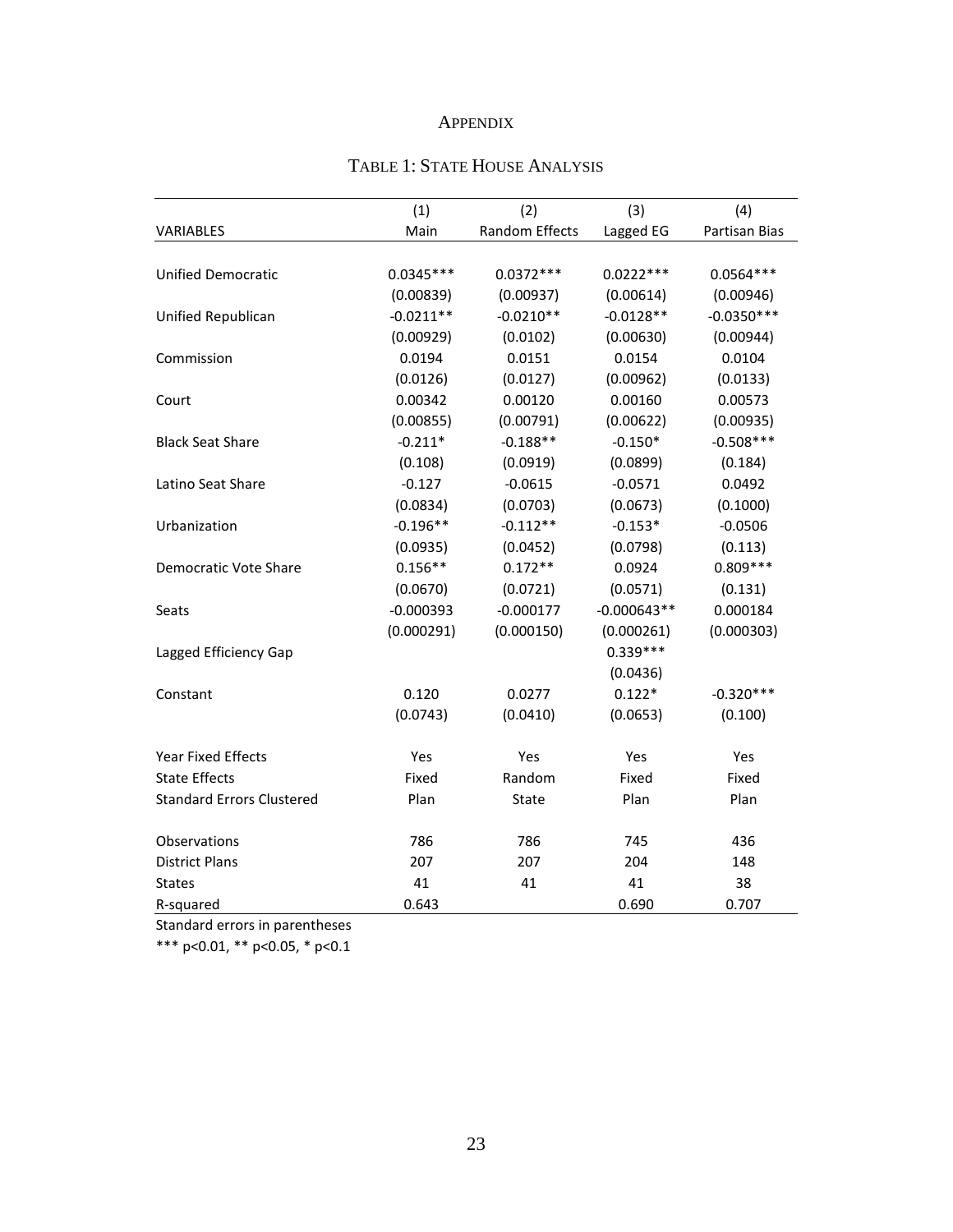|                                  | (1)          | (2)                   | (3)          | (4)           |
|----------------------------------|--------------|-----------------------|--------------|---------------|
| VARIABLES                        | Main         | <b>Random Effects</b> | Lagged EG    | Partisan Bias |
|                                  |              |                       |              |               |
| <b>Unified Democratic</b>        | $0.0324*$    | $0.0316*$             | 0.0222       | $0.0412*$     |
|                                  | (0.0177)     | (0.0182)              | (0.0148)     | (0.0243)      |
| Unified Republican               | $-0.0459***$ | $-0.0472**$           | $-0.0421***$ | $-0.0743***$  |
|                                  | (0.0157)     | (0.0187)              | (0.0133)     | (0.0190)      |
| Commission                       | $-0.0365$    | $-0.0349$             | $-0.0318$    | $-0.0724*$    |
|                                  | (0.0307)     | (0.0283)              | (0.0268)     | (0.0409)      |
| Court                            | $0.0280*$    | 0.0201                | $0.0223*$    | 0.00284       |
|                                  | (0.0151)     | (0.0132)              | (0.0122)     | (0.0163)      |
| <b>Black Seat Share</b>          | $-0.154*$    | $-0.151*$             | $-0.101$     | $-0.0808$     |
|                                  | (0.0894)     | (0.0866)              | (0.0758)     | (0.147)       |
| Latino Seat Share                | 0.0526       | 0.244                 | 0.153        | 0.320         |
|                                  | (0.178)      | (0.172)               | (0.143)      | (0.304)       |
| Urbanization                     | $-0.364$     | 0.0298                | $-0.264$     | 0.239         |
|                                  | (0.225)      | (0.0900)              | (0.207)      | (0.385)       |
| <b>Democratic Vote Share</b>     | 0.105        | 0.146                 | $-0.0157$    | $1.104***$    |
|                                  | (0.112)      | (0.106)               | (0.0993)     | (0.197)       |
| <b>Seats</b>                     | $-0.00275$   | $-0.000964$           | $-0.00295*$  | $-0.000556$   |
|                                  | (0.00207)    | (0.000730)            | (0.00165)    | (0.00285)     |
| Lagged Efficiency Gap            |              |                       | $0.234***$   |               |
|                                  |              |                       | (0.0504)     |               |
| Constant                         | 0.102        | $-0.0797$             | 0.140        | $-0.676***$   |
|                                  | (0.139)      | (0.0733)              | (0.124)      | (0.237)       |
|                                  |              |                       |              |               |
| <b>Year Fixed Effects</b>        | Yes          | Yes                   | Yes          | Yes           |
| <b>State Effects</b>             | Fixed        | Random                | Fixed        | Fixed         |
| <b>Standard Errors Clustered</b> | Plan         | State                 | Plan         | Plan          |
|                                  |              |                       |              |               |
| Observations                     | 512          | 512                   | 487          | 283           |
| <b>District Plans</b>            | 136          | 136                   | 133          | 112           |
| <b>States</b>                    | 25           | 25                    | 25           | 23            |
| R-squared                        | 0.456        |                       | 0.504        | 0.573         |

# TABLE 2: CONGRESSIONAL ANALYSIS

Standard errors in parentheses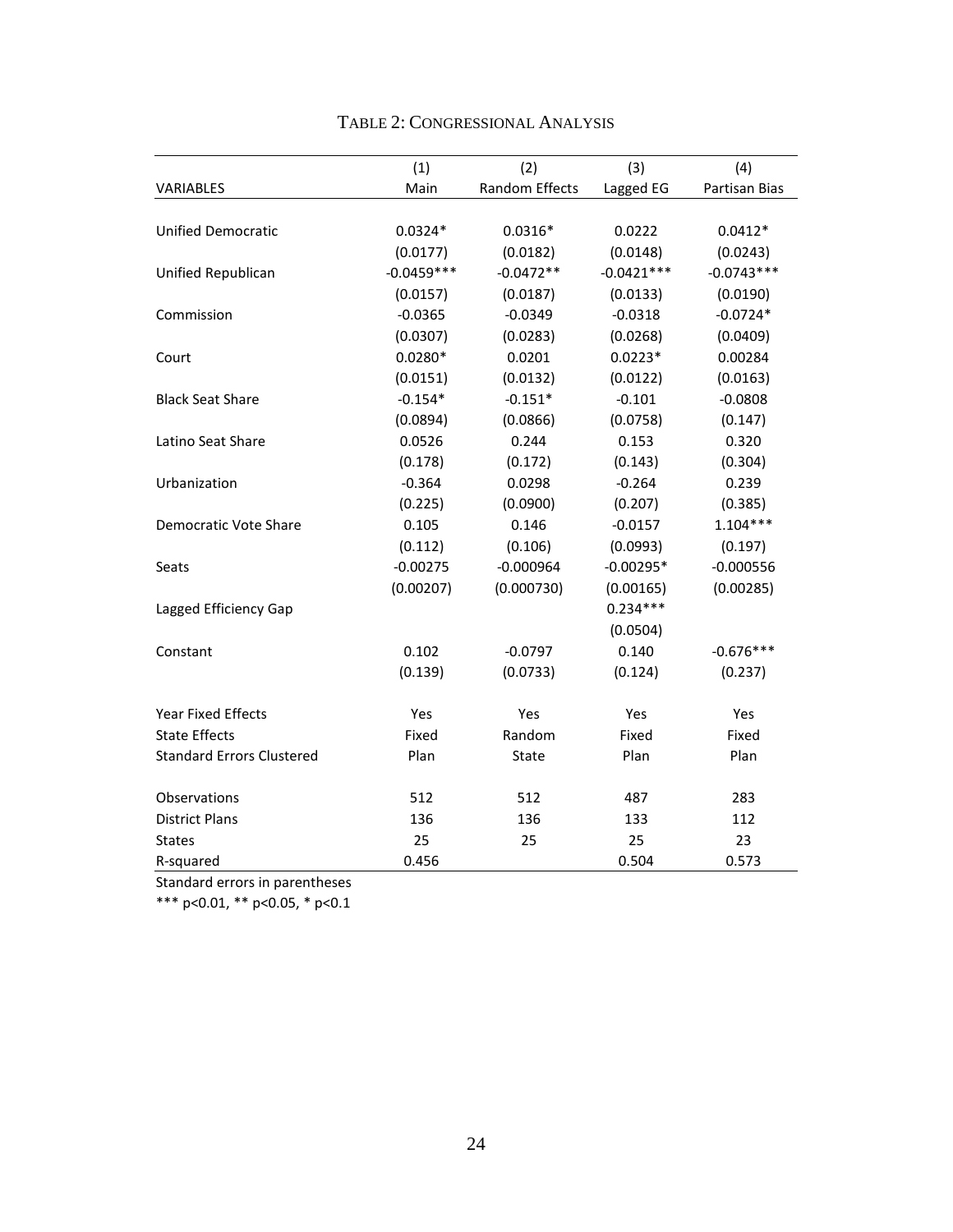|                                       | (1)         | (2)           |
|---------------------------------------|-------------|---------------|
|                                       | State       | Congressional |
| VARIABLES                             | Houses      | Delegations   |
|                                       |             |               |
| <b>Unified Democratic</b>             | $0.0363***$ | $-0.00381$    |
|                                       | (0.0105)    | (0.0200)      |
| Unified Republican                    | $-0.00654$  | $-0.0384*$    |
|                                       | (0.0129)    | (0.0205)      |
| Commission                            | 0.0185      | $-0.0263$     |
|                                       | (0.0119)    | (0.0287)      |
| Court                                 | $-0.00124$  | $0.0319**$    |
|                                       | (0.00829)   | (0.0150)      |
| <b>Black Seat Share</b>               | $-0.151$    | $-0.348***$   |
|                                       | (0.115)     | (0.116)       |
| Unified Democratic x Black Seat Share | $-0.0731$   | $0.424***$    |
|                                       | (0.106)     | (0.152)       |
| Unified Republican x Black Seat Share | $-0.209*$   | $-0.0776$     |
|                                       | (0.118)     | (0.187)       |
| Latino Seat Share                     | $-0.124$    | 0.0757        |
|                                       | (0.0841)    | (0.170)       |
| Urbanization                          | $-0.176*$   | $-0.415*$     |
|                                       | (0.0928)    | (0.227)       |
| <b>Democratic Vote Share</b>          | $0.156**$   | 0.107         |
|                                       | (0.0680)    | (0.100)       |
| <b>Seats</b>                          | $-0.000376$ | $-0.00381*$   |
|                                       | (0.000284)  | (0.00206)     |
| Constant                              | 0.106       | 0.161         |
|                                       | (0.0739)    | (0.142)       |
|                                       |             |               |
| <b>Year Fixed Effects</b>             | Yes         | Yes           |
| <b>State Effects</b>                  | Fixed       | Fixed         |
| <b>Standard Errors Clustered</b>      | Plan        | Plan          |
|                                       |             |               |
| Observations                          | 786         | 512           |
| <b>District Plans</b>                 | 207         | 136           |
| <b>States</b>                         | 41          | 25            |
| R-squared                             | 0.646       | 0.473         |
| Standard errors in parentheses        |             |               |

## TABLE 3: MINORITY REPRESENTATION ANALYSIS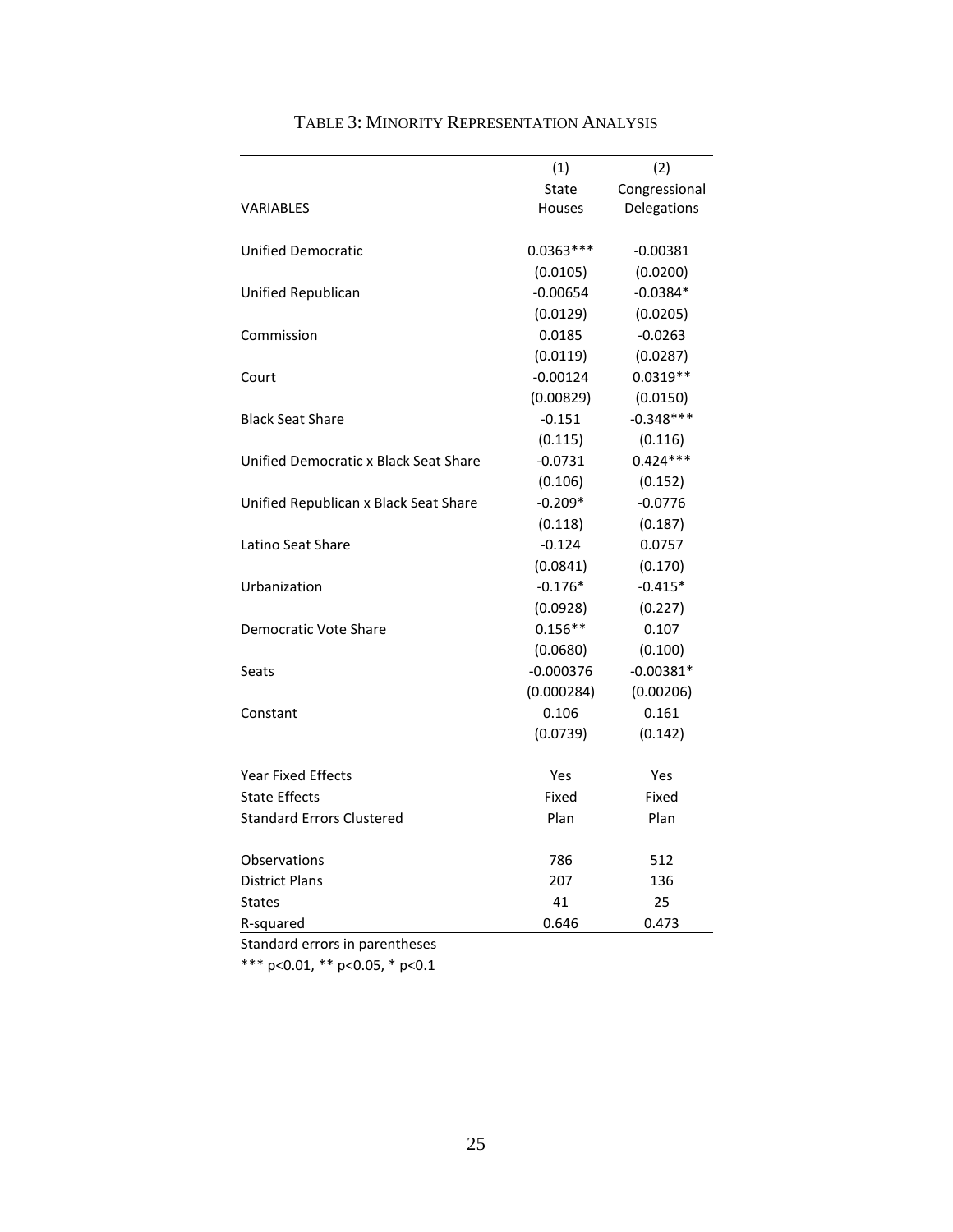|                                   | (1)          | (2)           |  |
|-----------------------------------|--------------|---------------|--|
|                                   | <b>State</b> | Congressional |  |
| VARIABLES                         | Houses       | Delegations   |  |
|                                   |              |               |  |
| <b>Unified Democratic</b>         | -8.30e-05    | $-0.112$      |  |
|                                   | (0.0335)     | (0.109)       |  |
| Unified Republican                | $-0.0301$    | 0.00909       |  |
|                                   | (0.0557)     | (0.125)       |  |
| Commission                        | $0.0226*$    | $-0.0254$     |  |
|                                   | (0.0128)     | (0.0320)      |  |
| Court                             | 0.00483      | $0.0313**$    |  |
|                                   | (0.00860)    | (0.0156)      |  |
| <b>Black Seat Share</b>           | $-0.213**$   | $-0.132$      |  |
|                                   | (0.107)      | (0.0894)      |  |
| Latino Seat Share                 | $-0.115$     | 0.0655        |  |
|                                   | (0.0921)     | (0.177)       |  |
| Urbanization                      | $-0.223**$   | $-0.562*$     |  |
|                                   | (0.0980)     | (0.285)       |  |
| Unified Democratic x Urbanization | 0.0481       | 0.189         |  |
|                                   | (0.0447)     | (0.138)       |  |
| Unified Republican x Urbanization | 0.0137       | $-0.0726$     |  |
|                                   | (0.0717)     | (0.161)       |  |
| <b>Democratic Vote Share</b>      | $0.165**$    | 0.137         |  |
|                                   | (0.0681)     | (0.113)       |  |
| <b>Seats</b>                      | $-0.000401$  | $-0.00218$    |  |
|                                   | (0.000300)   | (0.00219)     |  |
| Constant                          | $0.134*$     | 0.225         |  |
|                                   | (0.0755)     | (0.181)       |  |
|                                   |              |               |  |
| <b>Year Fixed Effects</b>         | Yes          | Yes           |  |
| <b>State Effects</b>              | Fixed        | Fixed         |  |
| <b>Standard Errors Clustered</b>  | Plan         | Plan          |  |
| Observations                      | 786          | 512           |  |
| <b>District Plans</b>             | 207          | 136           |  |
| <b>States</b>                     | 41           | 25            |  |
| R-squared                         | 0.644        | 0.462         |  |
| Standard errors in parentheses    |              |               |  |

# TABLE 4: URBANIZATION ANALYSIS